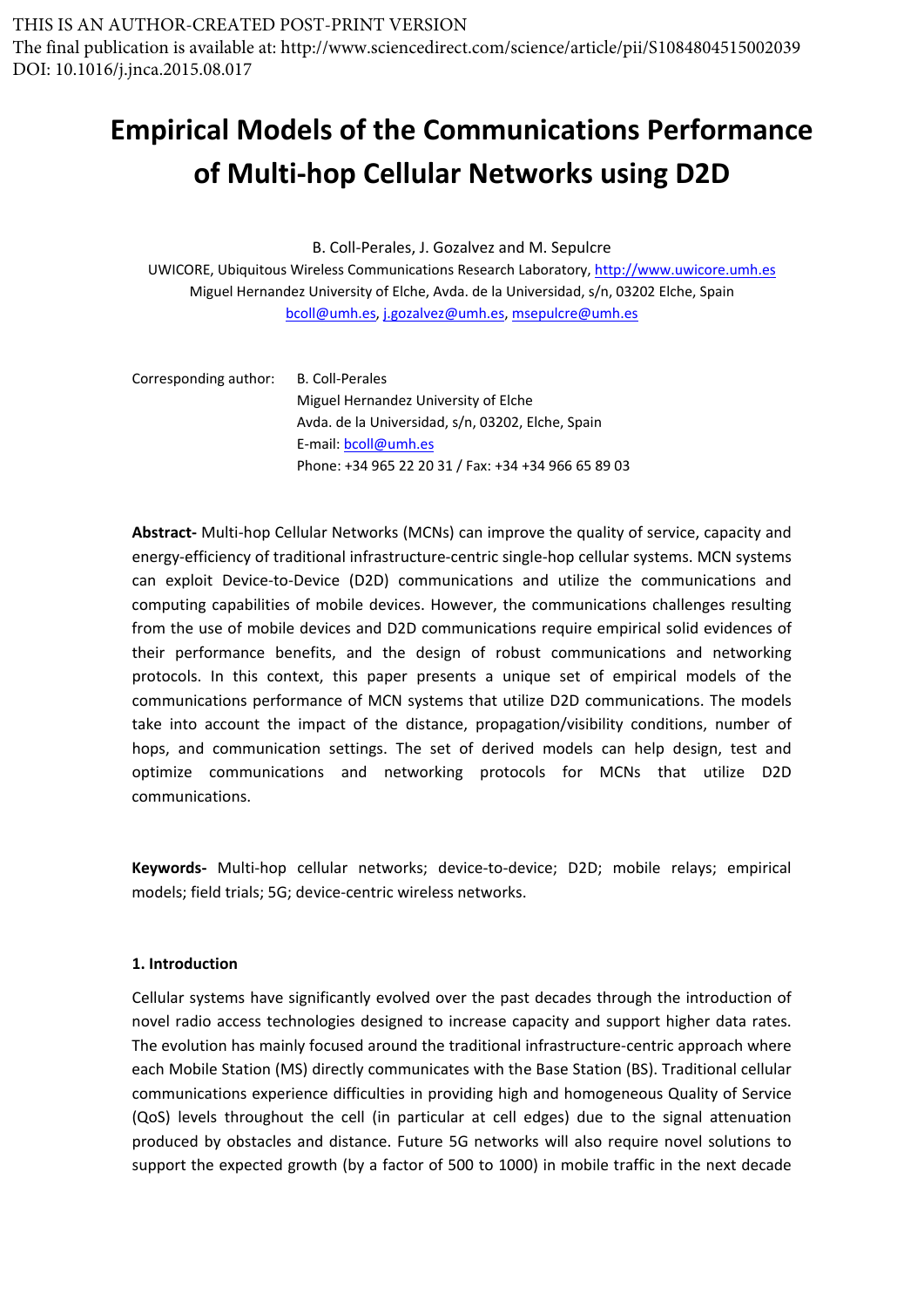[1]. These forecasts have launched the race towards the design of 5G. Relevant efforts focus on the use of higher frequency bands, the dense deployment of small cells, and the design of advanced transmission technologies. These approaches build from traditional cell‐centric architectures. An alternative is the emergence of device‐centric wireless networks that exploit the intelligence, communications and computing resources of smart mobile devices [2]. Device‐centric wireless networks have been fostered by the identified benefits of Device to Device (D2D) communications that facilitate new value added services (including proximity based services), support critical public safety applications, help offload cellular traffic from the base stations, and increase the spatial frequency reuse and the capacity of cellular networks. Future device‐centric wireless networks will enable mobile devices to provide wireless connectivity to other devices, and hence act as a bridge with the cellular infrastructure. The integration of cellular and ad‐hoc or D2D communications is referred to as Multi‐hop Cellular Networks (MCN). MCNs will transform mobile devices into *prosumers* of wireless connectivity in an underlay network that if efficiently coordinated with the cellular network has the potential for significant capacity, energy-efficiency and Quality of Service (QoS) benefits [3]. 3GPP is already working on the design of D2D communications and proximity‐based services [4]. In this context, it is important noting that 3GPP considers cellular (e.g. LTE-Direct) and 802.11 technologies for D2D communications. 3GPP TR 22.803 also covers multi‐hop cellular communications between a BS and an end‐user using D2D communications and mobile users as relays ('ProSe UE‐to‐Network Relay' in [4]).

Analytical and simulation studies have reported the benefits and advantages that MCN using D2D communications can provide over traditional cellular architectures in terms of capacity, coverage, infrastructure deployment cost, power saving and energy efficiency ([5], [6]). First experimental studies have recently demonstrated the gains achieved by MCNs using D2D communications with regards to end-user QoS and link quality when operating at large distances to the serving BS, in indoor environments, and under Non‐Line‐Of‐Sight (NLOS) propagation conditions [3]. These gains result from the substitution of long-distance (and usually NLOS) single‐hop cellular links by shorter distance (LOS) links with improved link budgets. Field tests have also demonstrated how MCNs using D2D communications can improve the end-user QoS in cell-overlaid or handover areas [7].

Field tests have provided very valuable data to evaluate and characterize the performance of MCNs using D2D communications. Field test measurements can also be used to derive models useful to the community. In this context, this study presents models of the communications performance achieved with MCNs that utilize D2D communications. The models take into account the impact of distance, propagation/visibility conditions, number of hops and communication settings. The proposed models can help design, test and optimize in analytical and simulation studies, novel communications and networking protocols tailored for MCNs. For example, the derived models could help design:

 *Techniques to integrate MCNs in heterogeneous wireless networks*. Future cellular/wireless ecosystems will be characterized by the coexistence of multiple but complementary radio access technologies [8]. Mechanisms are necessary to select the most adequate technology at each point in time. The inclusion of MCNs in heterogeneous wireless networks needs to take into account both their benefit (e.g. QoS, capacity, and energy‐efficiency) and cost (e.g. communications overhead). In this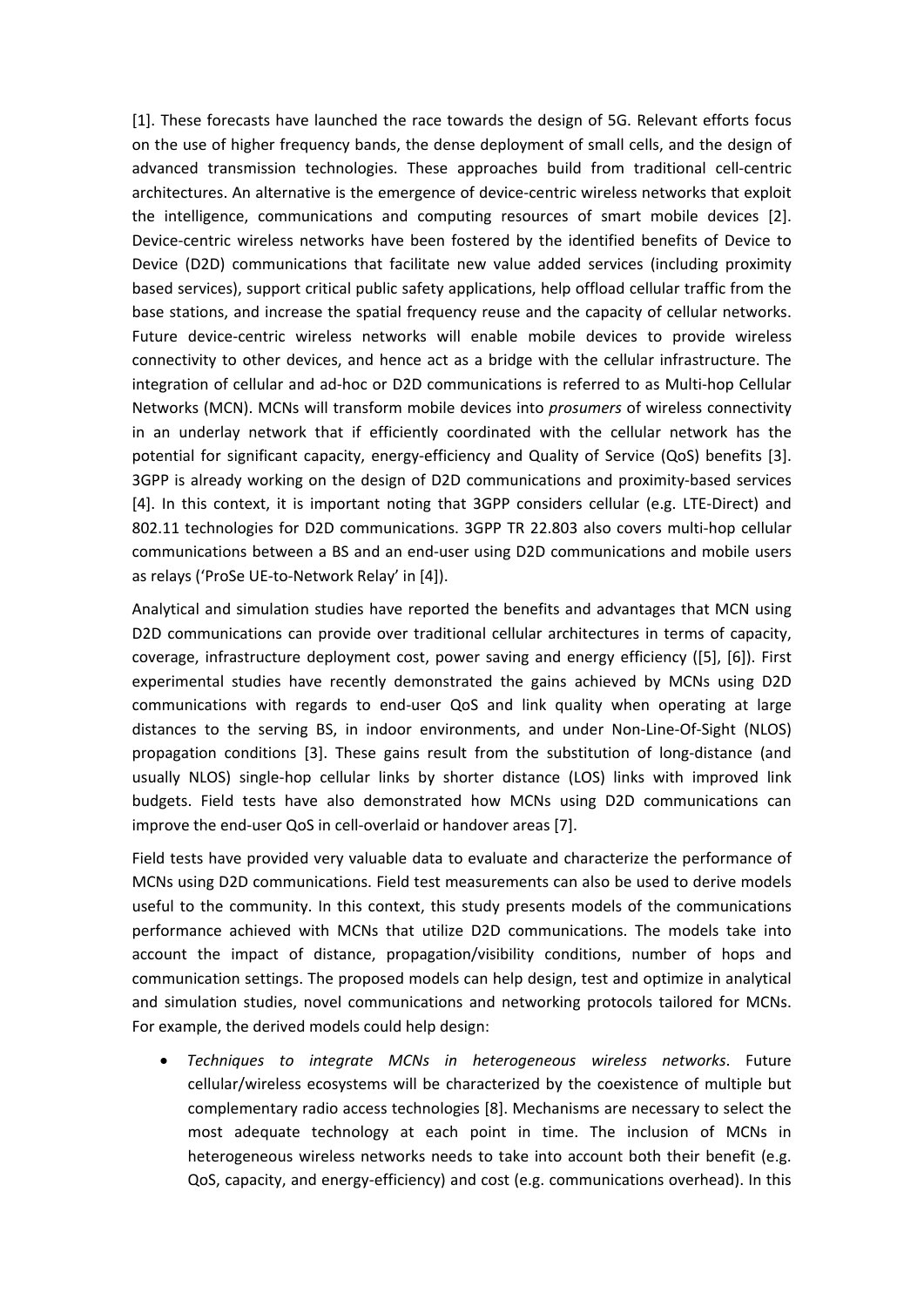context, the models here presented could help identify the conditions under which MCNs would be a viable communications alternative in heterogeneous wireless networks.

- *Routing protocols for MCNs using D2D communications*. MCNs networks utilizing D2D communications require establishing a path between source and destination using intermediate mobile devices to forward the information [9], [10]. The selection of forwarding nodes can strongly influence the end-to-end performance. The proposed models could help select relay nodes that ensure reliable routes that guarantee the target end‐to‐end performance. The models can also be used to compare the performance of different routing protocols.
- *Opportunistic networking in MCNs using D2D communications*. Opportunistic networking mechanisms can be designed to exploit the delay tolerance of mobile data services in order to reduce the energy consumption and improve the network's capacity [11], [12]. These mechanisms need to determine the conditions and time instant at which mobile devices storing information could forward it to the final destination. The proposed models can be used to identify the conditions under which opportunistic networking schemes can help improve the operation and performance of MCNs.

The rest of the paper is organized as follows. Section 2 presents the experimental testbed utilized to measure and characterize the communications performance of MCNs using D2D communications. Section 2 also describes the conditions under which the field trials have been conducted. Section 3 proposes an empirical model for the communications performance 2‐hop MCNs using D2D communications. The modeling process is then extended to a larger number of hops in Sections 4 and 5. Finally, Section 6 summarizes the main contributions of this study.

# **2. Experimental testbed and conditions**

The empirical communications performance models have been derived using the mHOP experimental testbed fully developed at the UWICORE laboratory of the Miguel Hernandez University of Elche in Spain. To the authors' knowledge, mHOP is the first testbed using live cellular networks for the study of MCNs using mobile relays and D2D communications. mHOP was developed to investigate the benefits of MCNs over traditional single-hop cellular systems, and the conditions under which such benefits can be obtained [3]. As a result, the platform includes MCN and conventional single‐hop cellular links. Fig. 1 illustrates the mHOP architecture, and shows how the destination Mobile Node (MN) can be reached through a single-hop cellular connection, or an MCN connection (the platform focuses on downlink transmissions). The MCN connection requires access to the cellular infrastructure through a hybrid MN capable of forwarding cellular data in real‐time to the destination MN using other MNs and D2D communications.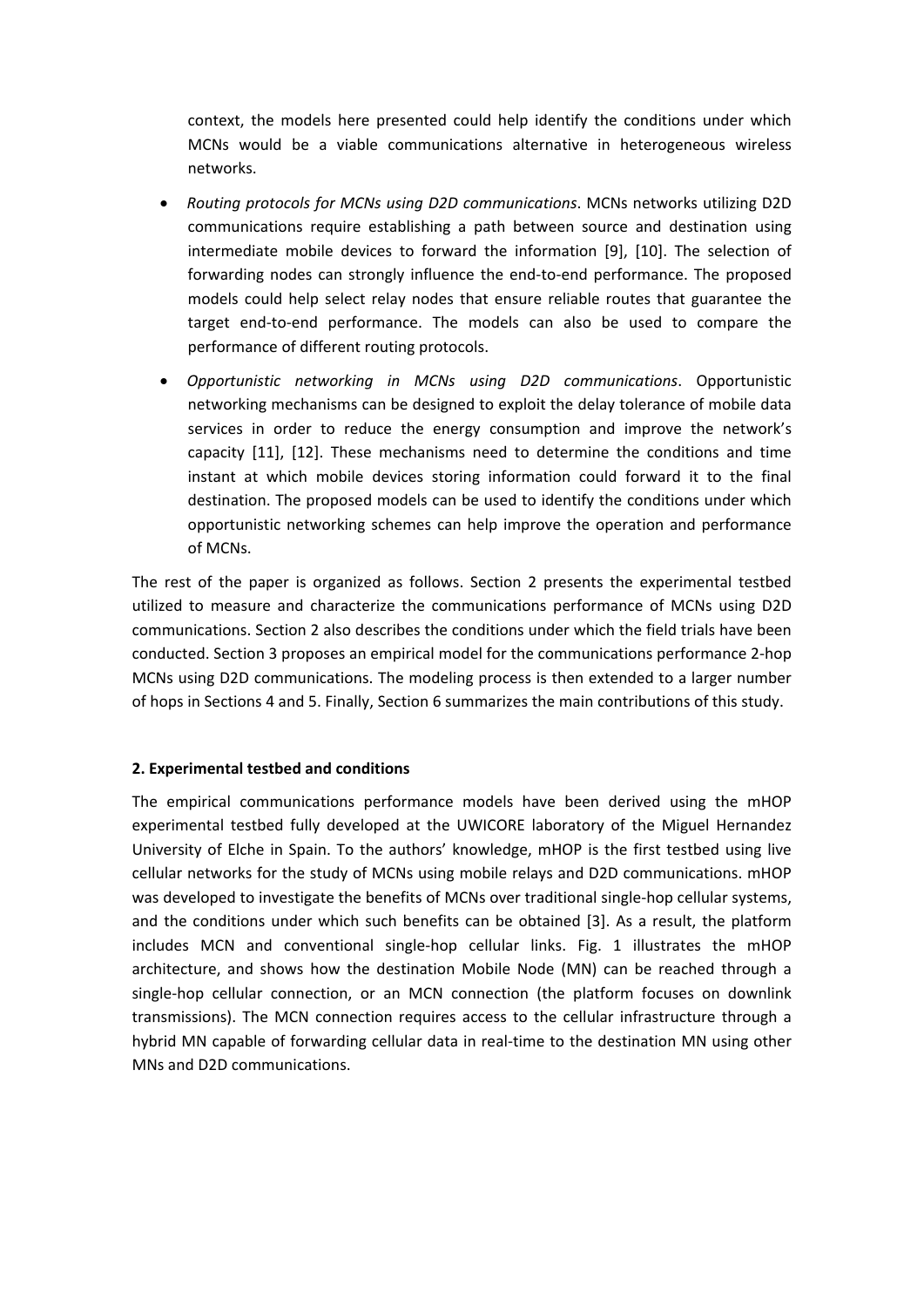

Fig 1. mHOP architecture.

## **2.1. Cellular Connectivity**

The mHOP platform includes cellular connectivity into the hybrid MN and the destination MN using a Nokia 6720c handset. The terminal supports HSPA (category 9), and incorporates the Nemo Handy application (http://www.anite.com). Nemo Handy is a professional network testing tool used to extensively monitor in real-time the operation of cellular networks. It provides a large set of parameters and measurement data captured over voice and video calls, and FTP/UDP data transfers, among others. Nemo Handy also allows storing the monitored parameters for post-processing using Nemo Outdoor (and Nemo Analyze). Nemo Outdoor offers a valuable set of key performance indicators, e.g. throughput, BLER (Block Error Rate) or RSSI (Received Signal Strength Indication). Another important feature of Nemo Handy is the possibility to lock the cellular connection to a specific radio access technology and BS. This feature facilitated a more stable testing environment in order to compare single‐hop cellular and MCN connections. Finally, Nemo Handy also provides spatial and time synchronization through an external GPS connected via Bluetooth. The GPS data has been used to track the MS position and geo‐reference all the performance measurements.

## **2.2. D2D Connectivity**

mHOP Mobile Relays (MRs) have been implemented over Linux laptops, and use IEEE 802.11 for their D2D transmissions<sup>1</sup>. In addition to their built-in wireless interface, the laptops have been equipped with a Wireless ExpressCard integrating the AR9280 Atheros chipset. The laptops use their Wireless ExpressCard for D2D transmissions, and they monitor the transmitted and received packets using both their built‐in wireless interface and a virtual interface created using the Wireless ExpressCard. The laptops have also been equipped with

 $1$  3GPP considers IEEE 802.11 technologies as well as cellular technologies (e.g. LTE-Direct) for device-todevice communications [4]. At the time this study was conducted, LTE‐Direct was not yet released and available in commercial off‐the‐shelf mobile devices.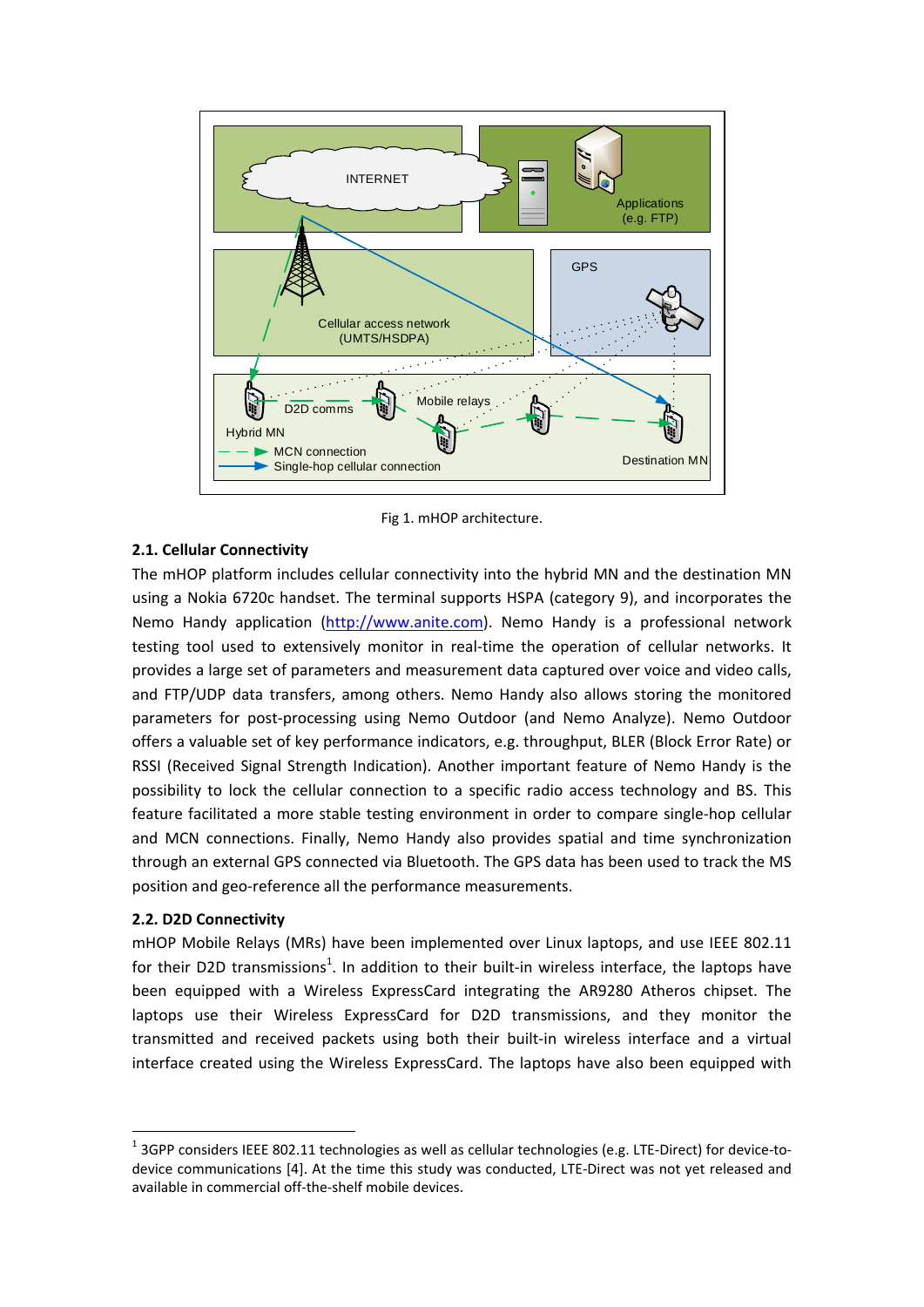an USB GPS receiver that, together with the Network Time Protocol (NTP), allows time‐synchronizing all mHOP devices.

The MRs operate under Linux using the Ubuntu distribution. This solution was chosen due to the availability of open tools to configure parameters at the 802.11 physical and MAC layers. In particular, mHOP uses the *Backports* and *iw* packages to configure the wireless interfaces. *Backports* includes the Ath9k driver used to control the Wireless ExpressCard. Using the *iw* package, it is possible to configure the transmission channel and power, as well as the data rate of the Wireless ExpressCard. The *iw* package is also used to configure the Wireless ExpressCard in ad‐hoc mode, create virtual wireless interfaces, and configure the built‐in and virtual interfaces in monitor mode. The *iw* package is used to create the ad-hoc network that mHOP MRs will join to establish the MCN end‐to‐end connection. The MRs incorporate a packet sniffer software developed at UWICORE to capture 802.11 traffic. The sniffer uses the open source Linux *libpcap* library to extract information from the 802.11 packets' header (radiotap), e.g. their timestamp, RSSI, data rate, frequency channel, packet size, or frame check sequence. Having access to the raw captured packets allows a much faster and customized filtering and post‐processing than using certain network analyzer tools such as Wireshark or Tshark. The MRs time and geo‐reference all the captured packets using the USB GPS module and a simple application developed to collect the time, latitude and longitude with a refresh periodicity of 1Hz.

The hybrid MN is an MR that also acts as a gateway between the cellular and D2D links. To this aim, the hybrid MN is also implemented on a laptop with all previously described 802.11 features, and uses a Nokia 6720c terminal as modem to provide the cellular link required in MCN connections. The hybrid MN' routing table has been modified to allow for the real‐time forwarding of information from the cellular to the D2D links. The hybrid MN includes two GPS receivers and the software monitoring tools previously described.

## **2.3. Testing Environment**

The field tests have been conducted in the city of Elche (Spain) using Orange's live cellular network and the mHOP testbed. The field tests investigate the impact of propagation conditions, distance and number of hops, and communication settings on the performance of MCNs using D2D communications. Tests are conducted for different distances between the Hybrid MN (HN) and the BS. During the tests, the MRs and the Destination MN (DN) vary their locations depending on the number of hops and the conditions under study. The field tests were conducted in a long and straight four-lane avenue close to the University. The avenue ensured LOS conditions between the HN and the MRs when they were located at the same side of the avenue. The NLOS conditions were achieved locating the HN and the MRs in opposite sidewalks of the avenue, with vehicles continuously crossing over and dense vegetation in the avenue's median.

The tests start when all nodes execute a script that establishes the cellular connection from the HN to its serving BS, and the D2D links between the MRs. During the tests, the *iperf* network testing tool is used to transfer UDP packets<sup>2</sup> from a server managed and located at

 $2$  UDP traffic was used since it allows indentifying the radio link that represents the bottleneck of a multi-hop transmission. This feature was very valuable to analyze separately the performance of various links of a MCN connection.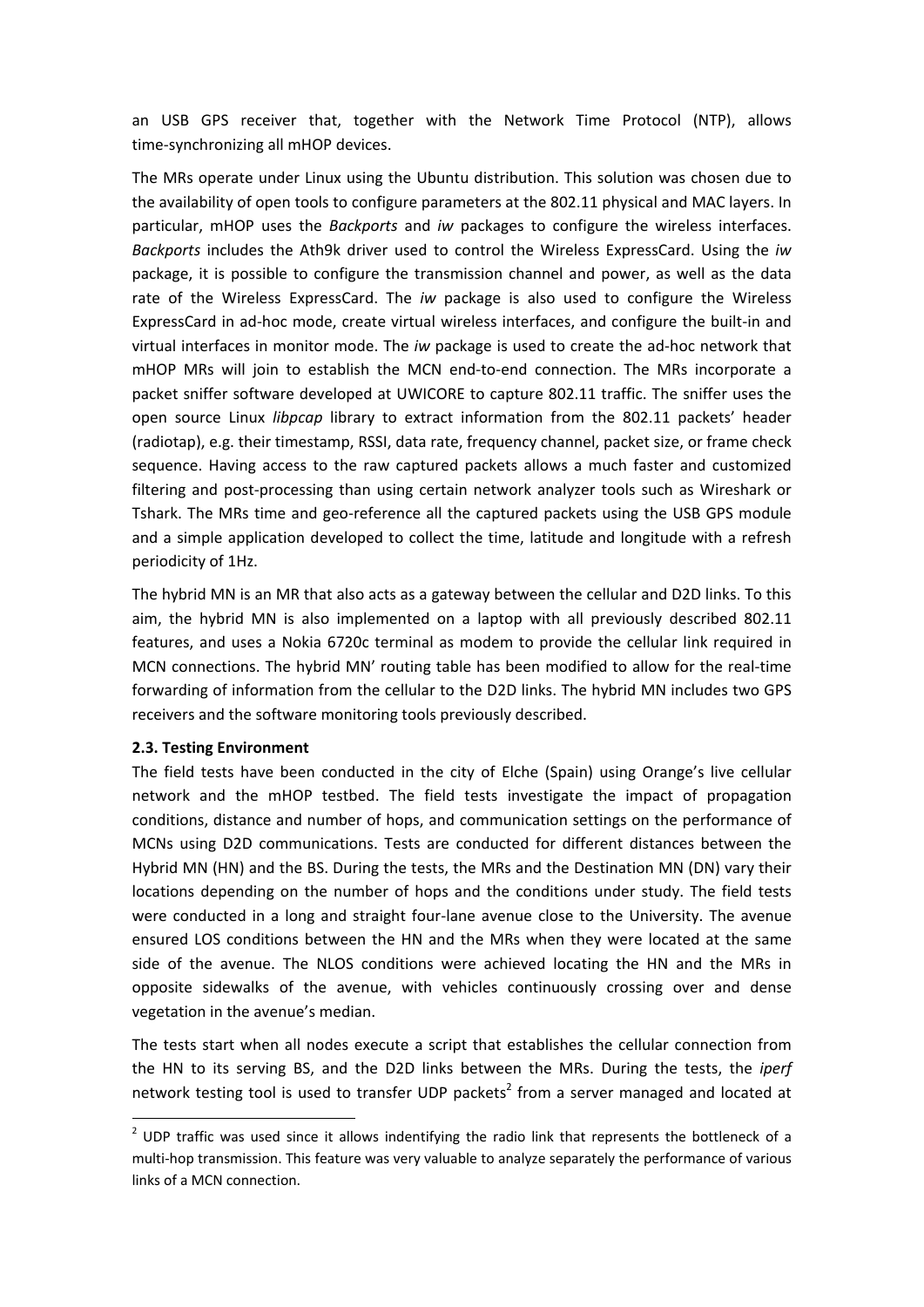the UWICORE lab to the mobile DN. *Iperf* allows specifying the size of the UDP packets that were set to the largest allowed Ethernet size at the network layer, i.e. 1548 bytes including headers. The cellular connection uses HSPA as LTE was not available in Elche at the time these field tests were conducted<sup>3</sup>. D2D links are established using IEEE 802.11g. This technology was selected over IEEE802.11a to benefit from the better propagation conditions experienced at 2.4GHz compared to 5GHz [13]. IEEE 802.11g provides a theoretical maximum bit rate of 54Mbps and defines a maximum transmission power of 27dBm. However, the transmission power was limited to 19dBm in compliance with the Spanish regulations (limit is established at 20dBm). Unless otherwise specified, the data rate and transmission power in D2D links were dynamically modified based on the link quality conditions and the adaptive mechanisms implemented in the 802.11 cards' driver. Additional field tests were conducted fixing the data rate and the transmission power.

## **2.4. Performance Metric**

The communications performance of the single‐hop and MCN connections is measured in terms of the throughput experienced by the mobile DN. In the case of single‐hop cellular transmissions, it would have been reasonable to expect that as the DN moves away from the BS and the link quality degrades (measured in HSPA through the Channel Quality Indicator – CQI – parameter), the throughput decreases. However, initial tests showed that the operator's radio resource management policy compensated such link degradation with more radio resources. In particular, the network increased the percentage of time that radio resources were used (referred to as usage) by users experiencing poor link quality conditions. This resulted in that, for example, a MS located close to the BS (reporting high channel quality) could experience the same user throughput as a MS located at the cell edge (reporting low channel quality) if the usage was higher for the user located at the cell edge. It is important noting that different operators/networks might implement different radio resource management policies, and that such policies were not under control of the authors. To reduce the impact of the radio resource management policies on the conducted study, and capture the dependence of the cellular performance with the channel quality, the throughput performance (whether single‐hop cellular or MCN) is here computed as the ratio between the measured throughput and the usage parameter. In the previous example, the selected metric results in that the MS located close to the BS would experience a higher throughput than the MS located at the cell edge.

## **3. 2‐Hop MCN Communications**

First models of the communications performance for 2‐hop MCN communications were presented in [14] that are here extended. This study considers the scenario illustrated in Fig. 2. During the tests, the HN remains in a static position, while the DN moves away from the location of the HN until the D2D link with the HN is lost. Various locations of the HN at different distances from the BS have been analyzed. Field tests have been conducted for LOS and NLOS conditions between the HN and DN nodes.

 $3$  The study though defines the conditions to extend the derived models to other cellular technologies.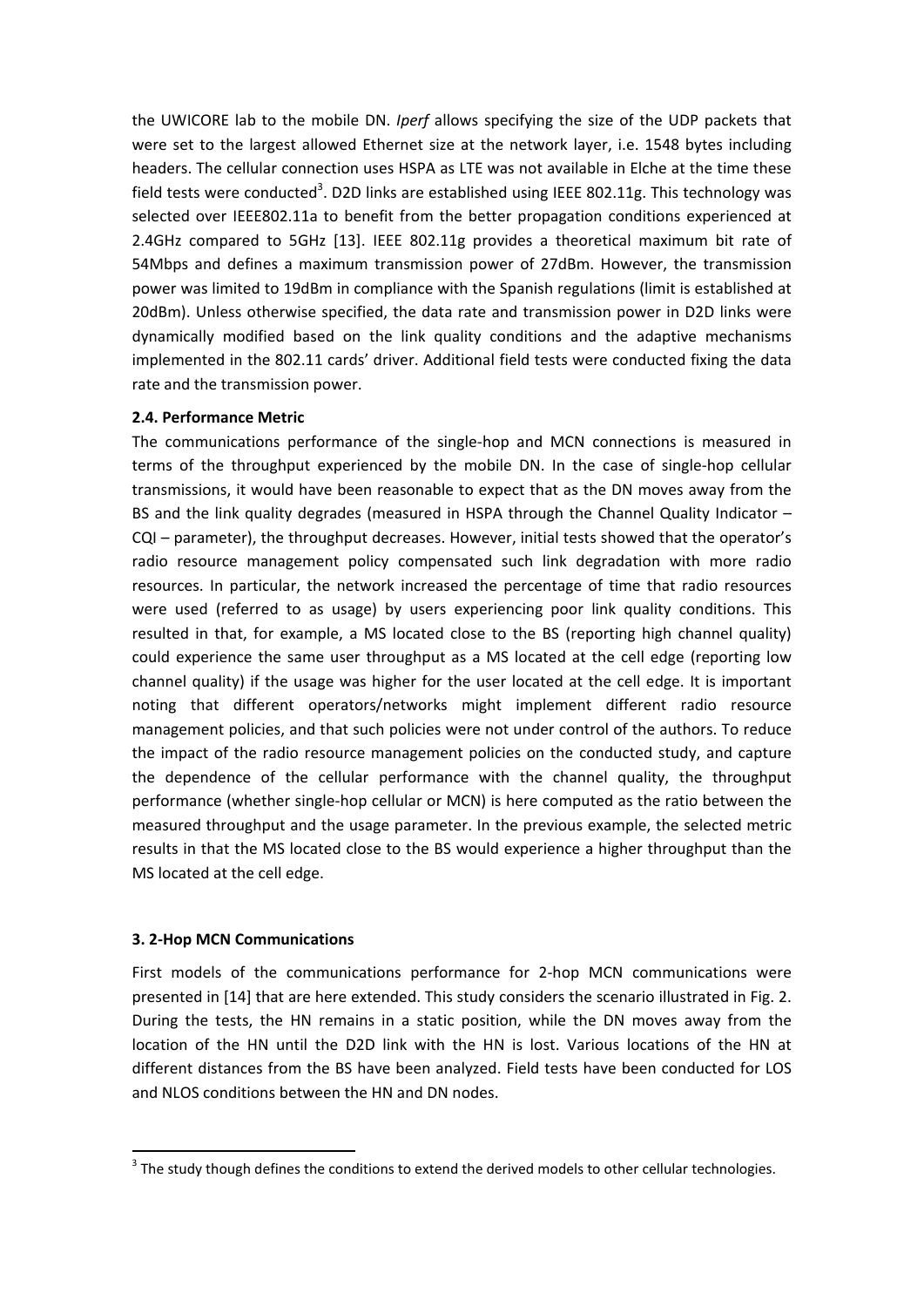

Fig 2. Testing environment for 2‐hop MCN communications.

## **3.1. Field Tests**

Fig 3.a shows two examples of the throughput experienced at the DN for the 2‐hop MCN connection when the HN‐DN D2D link is characterized by LOS conditions. The HN was located 200 meters (left figure) and 500 meters (right figure) away from the BS. The throughput is depicted as a function of the distance between the HN and the mobile DN (the DN begins the tests close to the HN). The MCN throughput at the DN is first upper-bounded by the cellular performance of the BS-HN link (*Thr<sub>HN</sub>*) for short HN-DN distances. The 802.11g throughput performance of the D2D link between HN and DN is high when the distance between the two nodes is small. In this case, the MCN throughput at the DN is upper bounded by the lower throughput experienced in the BS‐HN cellular link. The performance at the mobile DN starts decreasing when the D2D link quality starts degrading as the distance between HN and DN increases (this distance will be referred to as critical distance). This happens at an approximate distance between HN and DN of 140‐160 meters. From this distance onwards, the MCN throughput at the DN of the 2‐hop MCN connection is upper‐bounded by the D2D performance. Similar trends are observed under NLOS conditions (Fig. 3.b). The main difference lies in the HN‐DN distance from which the throughput at the mobile DN decreases (approximately 45 meters). This difference is explained by the more challenging NLOS propagation conditions between HN and DN, and the consequent lower received signal levels.

A large set of field trials have been conducted for various HN locations. In particular, trials have been conducted with the HN located 200, 500 and 800 meters away from the BS. Varying the location of the HN resulted in different average HSPA throughput levels at the HN and MCN throughput performance at the mobile DN. However, similar trends to that depicted in Fig. 3 were always observed.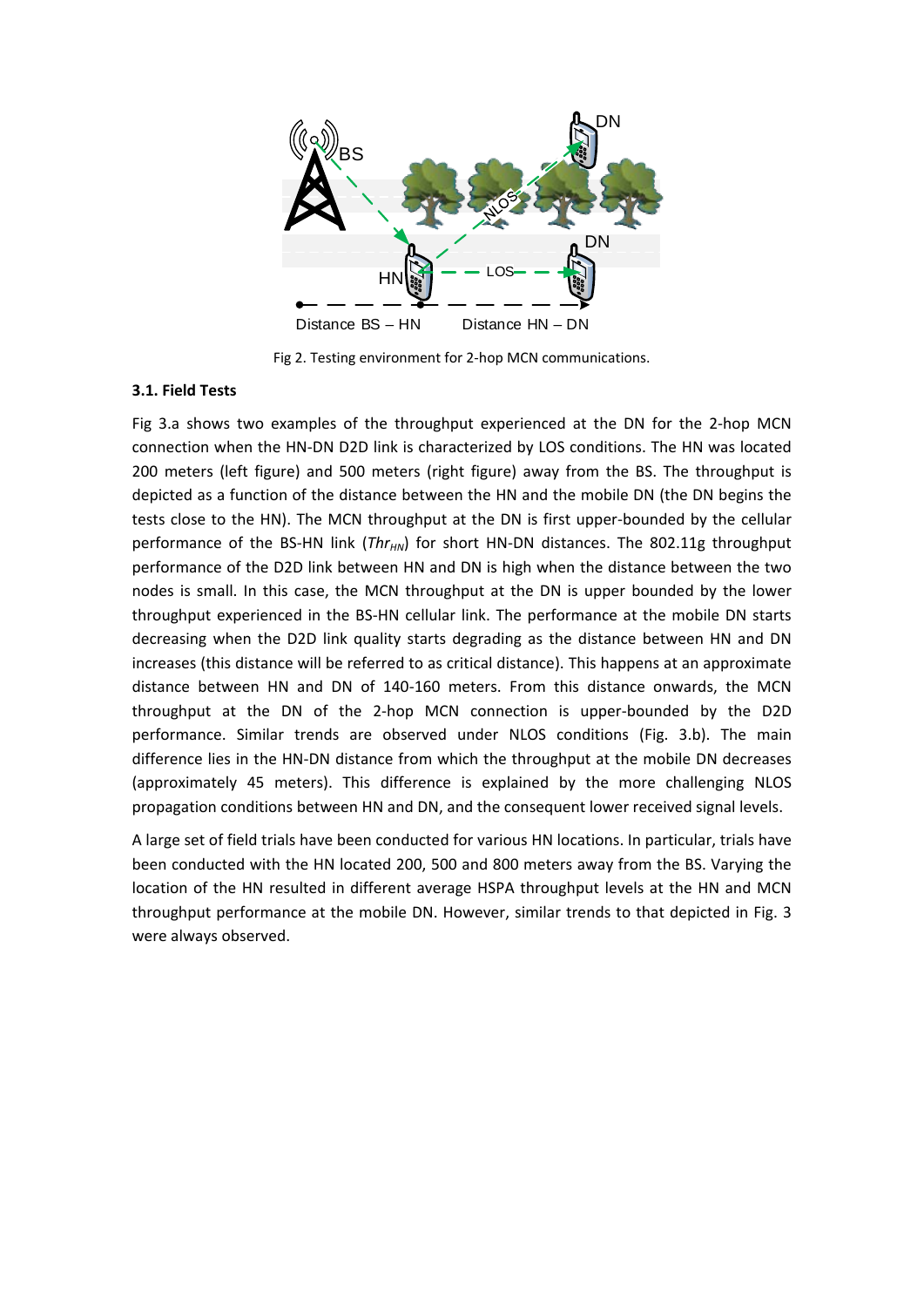

a) HN‐DN link under LOS conditions.



b) HN‐DN link under NLOS conditions.

Fig. 3. 2-hop MCN throughput at the mobile DN with HN located 200 (left) and 500 (right) meters away from the BS.

#### **3.2. Modeling Functions**

The first step to derive performance models for MCNs using D2D communications is to identify the functions that best fit the throughput measured at the mobile DN of the 2‐hop MCN connection. This process is based on an average processing of filed measurements like those reporting in Fig. 3. The performance depicted in Fig. 3 has a symmetric S shape. There are several mathematical functions that can model such shape, and that can be grouped into three broad categories: sigmoid, piecewise‐defined and exponential functions. A function from each of these categories has been selected based on the possibility to adequately fit their expression to the field measurements, and the simplicity of their expression for facilitating future analytical and simulation uses. More complex functions could also provide good fits, but the selected ones provide a reasonable trade‐off between accuracy and analytical‐simulation tractability. In particular, the following functions have been selected:

• The *Sig* function (1) has asymptotes  $y=A$  and  $y=0$ , and is symmetric at  $d=p_2$  (*d* represents the distance in meters). The parameters  $A$  and  $p_1$  determine the maximum slope ( $A \cdot p_1/4$ ) of the *Sig* function at  $d=p_2$ .

$$
Sig(p_1, p_2, d) = A \cdot \left[ 1 - \frac{1}{1 + e^{-p_1} (d - p_2)} \right], \ \forall d \in \left\{0, ..., M\right\}
$$
 (1)

To calculate the distance *d* at which the *Sig* function decreases below *y*=*A* (critical distance), it is first necessary to define the maximum curvature point or upper knee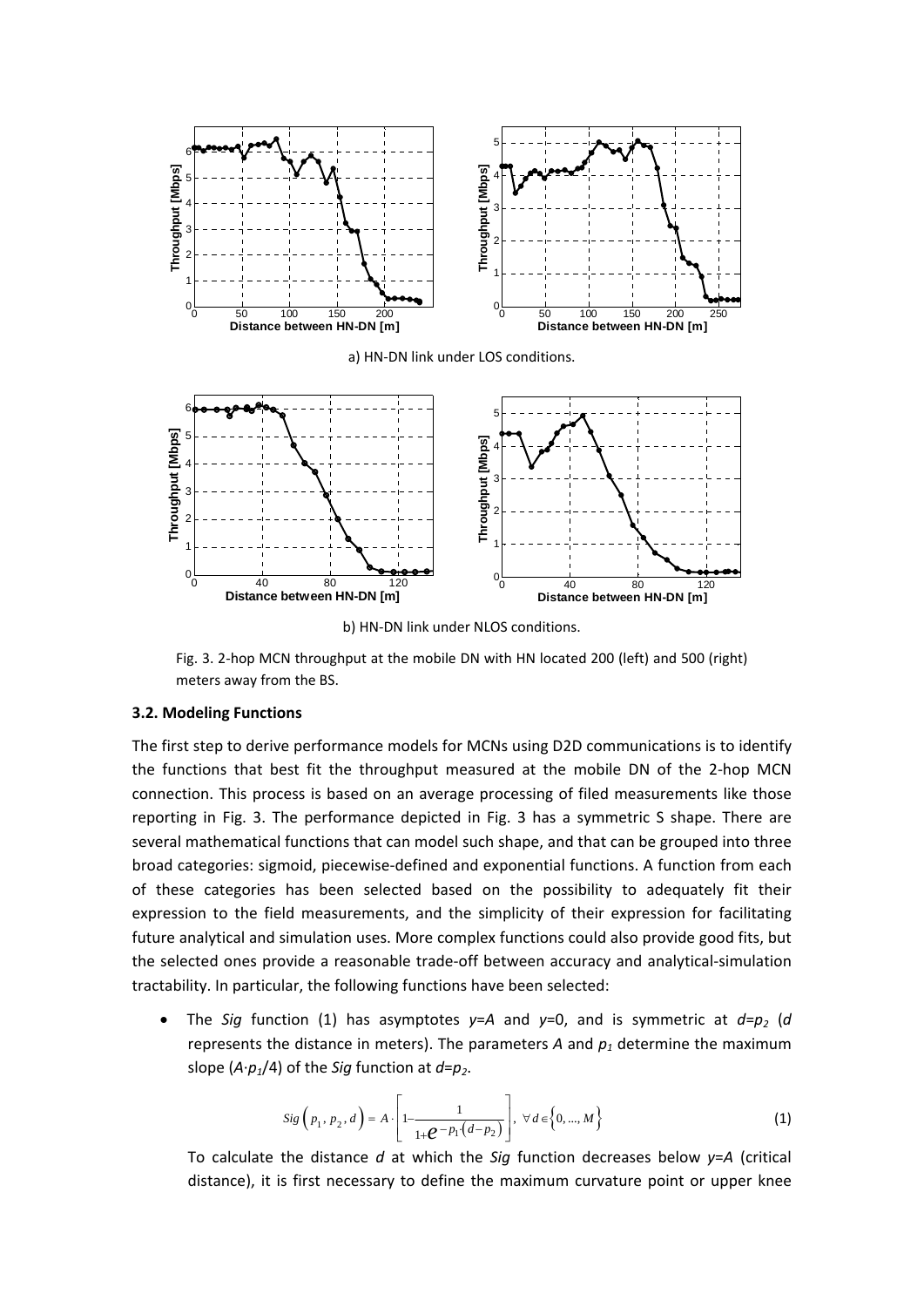(*Ku*) of the *Sig* function [15]. This parameter can be calculated using the curvature (*Curv*) function:

$$
Curv\left(d\right) = \frac{Sig^{n}(d)}{\left(1 + (Sig^{n}(d))^{2}\right)^{3/2}} = \frac{\frac{A \cdot p_{1}^{2} \cdot t \cdot \left(1 - t\right)}{\left(1 + t\right)^{3}}}{\left(1 + \left(\frac{-A \cdot p_{1} \cdot t}{\left(1 + t\right)^{2}}\right)^{2}\right)^{3/2}}
$$
(2)

where *t=exp(‐p1∙(d‐p2))*. Computing the critical distance also requires defining the utility (*U*) function:

$$
U(d) = \begin{cases} Sig(d) - P(d) & d \le K_u \\ Sig(d) & d > K_u \end{cases}
$$
 (3)

In (3), *P*(*d*) is a monotonically increasing function (*P*(*d*)=*α*∙(*d*‐*K*u)) that represents the penalty assigned to *d*≤*Ku*. The critical distance is then obtained by setting *U'*(*d*)=0 and solving the equation *Sig'*(*d*)=*P*'(*d*)=*α* where |*α*|<|*Sig'*(*Ku*)|.

 The *Part* function (4) is defined by the asymptotes *y*=*A* and *y*=0 when *d* is smaller than  $p_1$  and higher than  $p_2$  respectively. Otherwise, *Part* function is characterized by a slope equal to  $(-A/(p_2-p_1))$ . The *Part* function is symmetric in  $d=(p_2-p_1)/2$  and its critical distance is located at *p1*.

$$
Part\left(p_1, p_2, d\right) = \begin{cases} A & d < p_1 \\ k\left(\frac{1}{d} - \frac{1}{p_2}\right) & p_1 \le d < p_2 \\ 0 & p_2 \le d \end{cases}, \forall d \in \left\{0, ..., M\right\}
$$
(4)  
where  $k = A/(1/p_1 - 1/p_2)$ 

The *Exp* function (5) is defined as:

$$
Exp(p_1, p_2, d) = A \cdot e^{-\left(p_1 \cdot d\right)^{p_2}}, \forall d \in \left\{0, ..., M\right\}
$$
\n(5)

Following a similar analysis to that conducted for the *Sig* function, it is possible to determine the critical distance for the *Exp* function.

The three selected functions are defined by the parameters  $d$ ,  $A$ ,  $p_1$  and  $p_2$ . When applied to modeling the throughput of the MCN connection, *d* is defined as the distance between the HN and the mobile DN. *A* represents the average cellular throughput measured at the HN  $(Th_{T_{\text{HN}}})$ for distances smaller than the critical distance. Finally,  $p_1$  and  $p_2$  are the variables or fitting parameters that modify the characteristics of the S‐shaped functions:

- 1. Length of the upper asymptote (i.e. the distance at which the MCN throughput starts decreasing or critical distance).
- 2. Slope of the curve (i.e. how fast the MCN throughput decreases with the distance from the critical distance point).
- 3. The start of the lower asymptote (i.e. the distance at which the MCN throughput is negligible because the D2D connectivity is lost).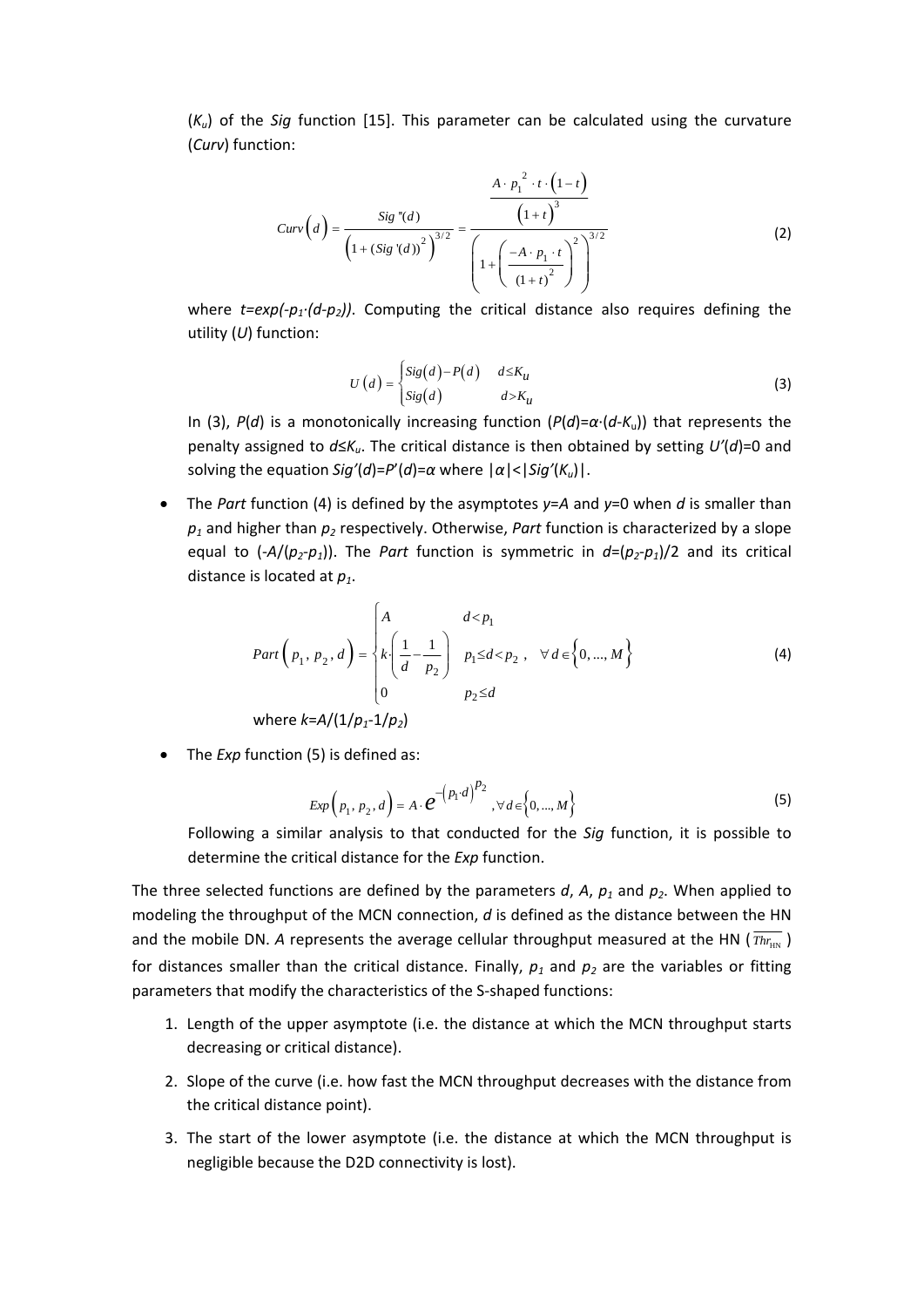Curve fitting is one of the common techniques used to derive the fitting parameters of a modeling function from empirical data. This method seeks minimizing the residue/difference between the measured data and the proposed modeling function. Different estimators can be used to calculate the residue. The least‐square estimator produces the maximum‐likelihood estimate of the parameters when the residues are distributed along the modeling function [16], which is actually the case for the MCN field measurements here reported. In this context, two different curve fitting methods using least‐square estimator are here used to derive the (*p1*, *p2*) parameters that best fit the selected functions (*Sig*, *Part* and *Exp*) to the MCN throughput measured at the DN.

#### **3.2.1. Least‐Squares Parameter Estimation**

The Least‐Squares Parameter Estimation (LSPE) technique seeks minimizing the residue *e*:

$$
e_{j} = \sqrt{\frac{\sum_{d=d_{1}}^{d_{M}} (f_{j}(p_{1}, p_{2}, d) - g(d))^{2}}{M}}, j \in \{Sig, Part, Exp\}
$$
\n(6)

where  $f_i(p_1, p_2, d)$  represents the modeling functions, and  $q(d)$  the measured data (in this case, the MCN throughput experienced at the mobile DN<sup>4</sup>). LSPE derives the fitting parameters ( $p^i_{1}$ ,  $p^i{}_2$ )*j* that minimizes the residue  $e^i{}_j$  for each of the selected functions *j* (*j* ∈ {*Sig*, *Part*, *Exp*}) and the measurement test *i*.

Fig. 4 depicts an example showing that LSPE is capable to achieve a good match between the MCN throughput at the mobile DN and the selected functions under LOS and NLOS conditions<sup>5</sup>. The LSPE scheme has been applied to all field measurements, which results in a set of fitting parameters  $(p^i_1, p^i_2)_j$  and residues  $e^i_j$  ( $\forall i \in \{1, ..., T\}$ , with *T* representing the number of conducted field tests (in total, more than 100 field measurements were conducted). For each of the selected functions, the results are grouped based on the visibility conditions between the HN and the DN, and the different locations of the HN. The average of the resulting fitting parameters is shown in Table 1. Clear differences are appreciated between the  $(p_1, p_2)$ parameters obtained under LOS and NLOS conditions. However, only small differences are obtained for the different locations of the HN despite the fact that the HN throughput varies with the distance to the BS (Fig. 5). For example, the difference is smaller than 10 meters for the *Part* function (Table 1). As a result, the fitting  $(p_1, p_2)$  parameters for the different locations of the static HN have been grouped. Table 2 shows the resulting average fitting parameters  $(p_1, p_2)$  $p_2$ ) under LOS and NLOS conditions for each of the selected functions. Tables 1 and 2 also depict the average residues  $e^i_j \langle \langle e \rangle$ ) between the selected functions (when using the derived fitting parameters shown in Tables 1 and 2) and the measured data under LOS and NLOS conditions. The reported results show that the *Sig* function provides the lower differences with the measured data under LOS and NLOS conditions.

 $4$  The measurements are averaged over time periods of 1s since the GPS has an updating rate of 1 Hz, and are processed using a simple moving average scheme with 5 samples [17].

 $^5$  The measurements analyzed in Fig. 4 correspond to those reported in Fig. 3 with the HN located 200m away from the BS.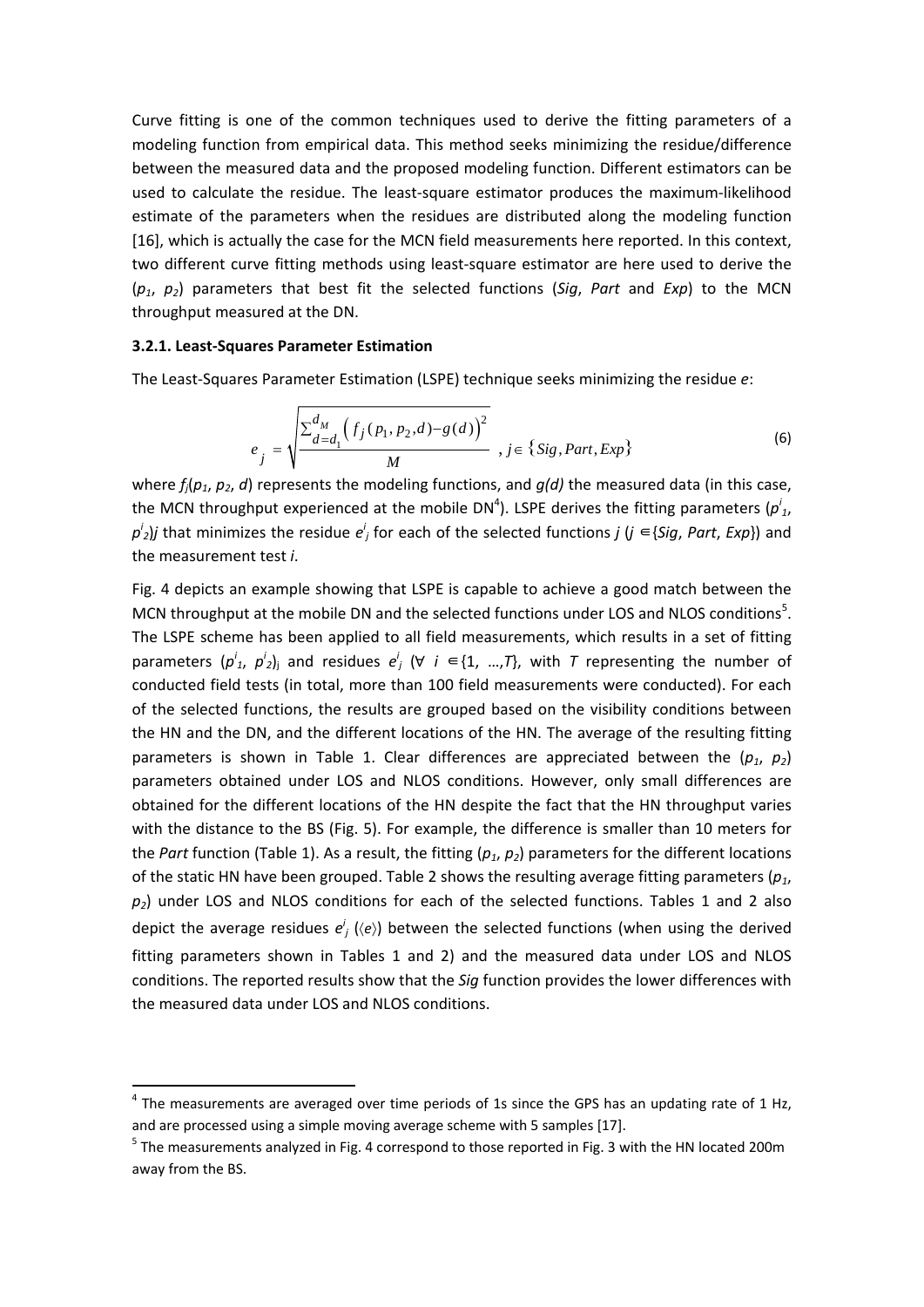

Fig. 4. LSPE fitting of the 2-hop MCN throughput measured at the mobile DN as it moves away from the location of the HN under LOS (left) and NLOS (right) conditions.



Fig. 5. HSPA throughput.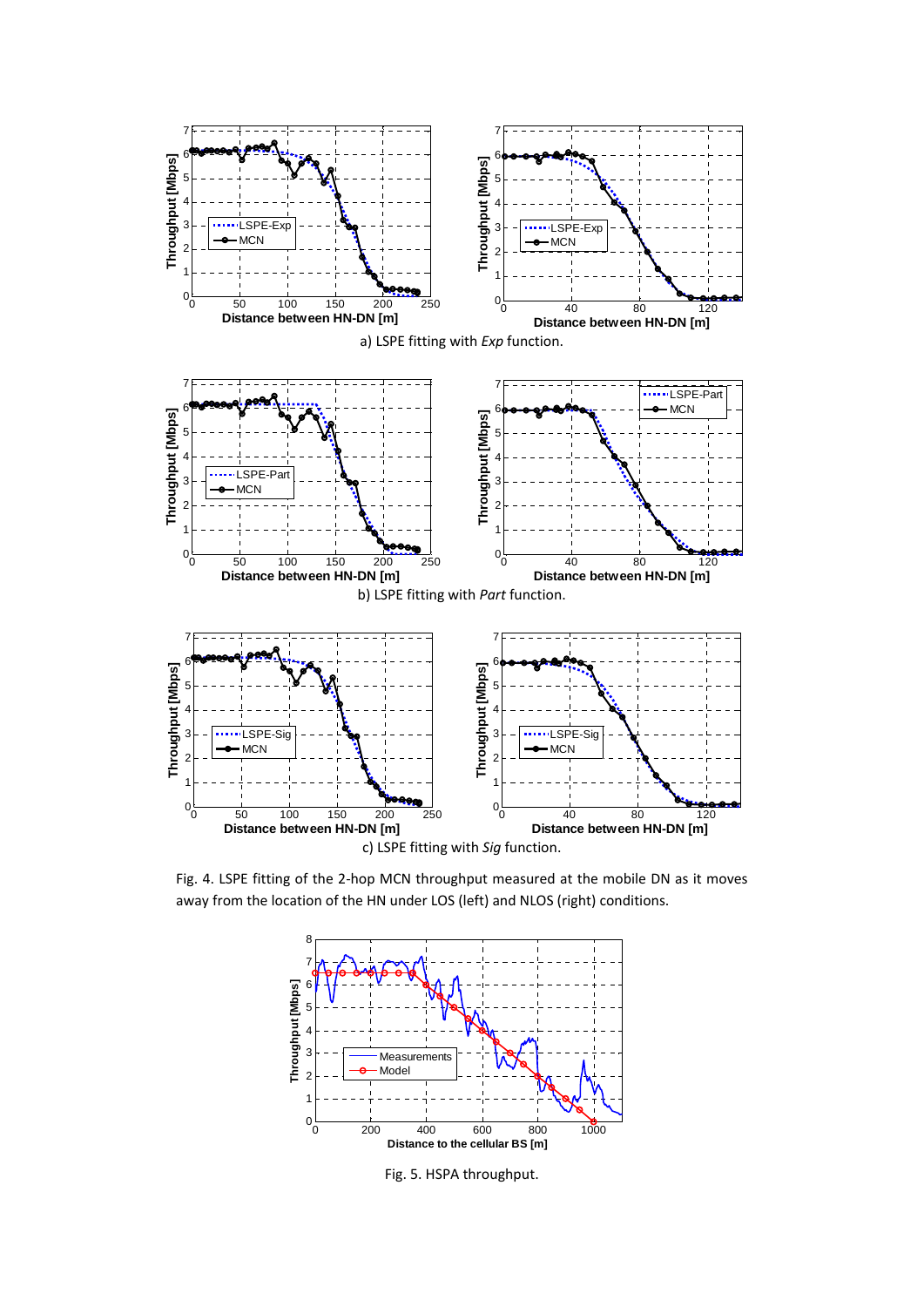|             |                 |     | <b>Function</b>                    |            |                                    |            |                |            |
|-------------|-----------------|-----|------------------------------------|------------|------------------------------------|------------|----------------|------------|
|             |                 |     | Exp                                |            | Part                               |            | Sig            |            |
|             |                 |     | (p <sub>1</sub> , p <sub>2</sub> ) | (e) [Mbps] | (p <sub>1</sub> , p <sub>2</sub> ) | (e) [Mbps] | $(p_1, p_2)$   | (e) [Mbps] |
| Sol         | BS-HN           | 200 | (0.005, 11.46)                     | 0.146      | (156.5, 234.6)                     | 0.146      | (0.107, 177.6) | 0.140      |
|             |                 | 500 | (0.005, 13.8)                      | 0.119      | (162.1, 232.5)                     | 0.114      | (0.12, 194.9)  | 0.107      |
|             | <b>Distance</b> | 800 | (0.005, 13.98)                     | 0.175      | (151.7, 229.2)                     | 0.143      | (0.12, 179.8)  | 0.142      |
| <b>NLOS</b> |                 | 200 | (0.012, 6.44)                      | 0.061      | (58.9, 102.6)                      | 0.057      | (0.13, 75.96)  | 0.055      |
|             | BS-HN           | 500 | (0.011, 6.57)                      | 0.119      | (62.4, 108.2)                      | 0.114      | (0.10, 85.25)  | 0.112      |
|             | <b>Distance</b> | 800 | (0.012, 6.9)                       | 0.078      | (59.55, 107)                       | 0.074      | (0.12, 78)     | 0.074      |

Table 1. 2-hop MCN LSPE ( $p_1$ ,  $p_2$ ) as a function of LOS/NLOS conditions and distance of HN to the serving BS (in meters).

Table 2. 2-hop MCN LSPE  $(p_1, p_2)$  as a function of LOS/NLOS conditions.

|                 | LOS            |                            | <b>NLOS</b>   |                            |  |
|-----------------|----------------|----------------------------|---------------|----------------------------|--|
| <b>Function</b> | $(p_1, p_2)$   | $\langle e \rangle$ [Mbps] | $(p_1, p_2)$  | $\langle e \rangle$ [Mbps] |  |
| Exp             | (0.005, 12.05) | 0.129                      | (0.012, 6.53) | 0.088                      |  |
| Part            | (157.9, 230.8) | 0.128                      | (60.6, 113.8) | 0.089                      |  |
| Sig             | (0.12, 186.99) | 0.126                      | (0.12, 79.67) | 0.087                      |  |

#### **3.2.2. Linear Programming**

The fitting ( $p_1$ ,  $p_2$ ) parameters can also be derived using Linear Programming (LP) techniques. LSPE calculated the fitting parameters by averaging the  $(\rho_1^i, \rho_2^i)$  values. On the other hand, LP techniques derive the fitting parameters using all the measurements obtained under similar conditions (e.g. LOS or NLOS conditions). To this aim, LP techniques seek optimizing a linear objective function subject to a set of constraints. This work analyzed three common objective functions that are intended to provide the fitting parameters  $(p_1, p_2)$ <sub>*j*</sub> that minimize the residue *ej* <sup>6</sup> between the selected functions *j* <sup>∈</sup> {*Sig*, *Part*, *Exp*} and the measured data (i.e. the MCN throughput experienced at the mobile DN):

 *Minimize the maximum (min‐max) of the residues*. The first LP scheme derives the fitting parameters  $(p_1, p_2)_{min-max}$  that minimize the maximum residue (e) between the selected function ( $j$  ∈ {*Sig*, *Part*, *Exp*}) and the entire set of measurements obtained under similar conditions ( $i \in \{1,...,N\}$ ). The objective function can be expressed as:

$$
\min \quad \max_{i \in \{1, \ldots, N\}} e^i_j \tag{7}
$$

 $^6$   $e_i$  has also been computed following the mean of the least-squares estimator reported in (6).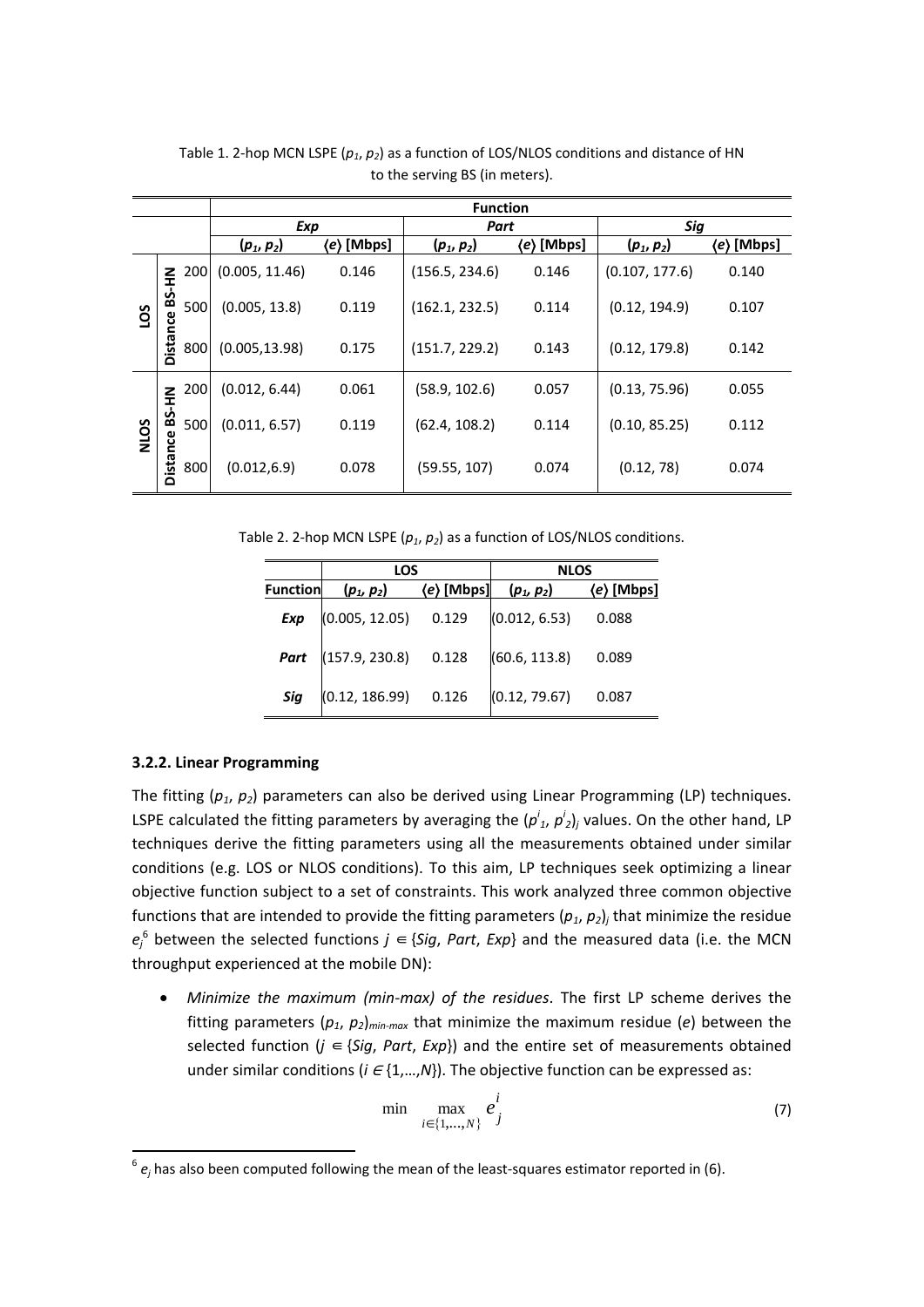Eq. (7) must be expressed as a linear equation to solve it using linear programming techniques. To this aim, a new real variable z, equal to z=max  $e^i_{j}$ , is defined. The objective function and its constraints can now be expressed as:

$$
\min \quad z \; ; \; s.t : e^i_j \leq z \; \; \forall i \in \{1, ..., N\} \; ; \; \; p_1, p_2, z \in \Re \tag{8}
$$

 *Minimize the sum (min‐sum) of the residues*. The second LP scheme derives the fitting parameters (*p1*, *p2*)*min‐sum* that minimize the sum of the residues (*e*) between the selected function (*j* ∈ {*Sig*, *Part*, *Exp*}) and the entire set of measurements obtained under similar conditions ( $i \in \{1,...,N\}$ ). The *min*-sum objective function shown in (9) is already linear, and no additional changes are required.

$$
\min \left( \sum_{i=1}^{N} e_j^i \right); \quad s.t: p_1, p_2 \in \mathfrak{R} \tag{9}
$$

 *Minimize the multiplication (min‐mul) of the residues*. The third LP scheme computes the fitting parameters  $(p_1, p_2)_{min-mul}$  that minimize the multiplication of the residues (e) between the selected function (*j* ∈ {*Sig*, *Part*, *Exp*}) and the entire set of measurements obtained under similar conditions ( $i \in \{1,...,N\}$ ). In this case, the objective function is expressed as:

$$
\min \left( \prod_{i=1}^{N} e_j^i \right) \tag{10}
$$

Since (10) is not a linear equation, the following equivalent objective function is selected:

$$
\min \left( \sum_{i=1}^{N} \ln \left( 1 + e^{i} \right) \right); \quad s.t: p_1, p_2 \in \mathfrak{R} \tag{11}
$$

Table 3 shows the  $(p_1, p_2)$  parameters obtained using the *min-max*, *min-sum* and *min-mul* LP techniques. The results only differentiate between LOS and NLOS conditions between the HN and the mobile DN following the observations reported in the LSPE analysis. Table 3 also shows the average residues  $e^i_j$  ( $\langle e \rangle$ ) obtained with each of the LP schemes. The depicted results show that the *Sig* function minimizes (e) in most cases.

**LOS NLOS Function (***p1, p2***)** 〈*e*〉 **[Mbps] (***p1, p2***)** 〈*e*〉 **[Mbps] Exp** (0.0047, 4.2) 0.174 (0.011, 4.6) 0.105  $min-max$ *min‐max* **Part** (153.5, 251) 0.174 (59, 144.5) 0.113 **Sig** (0.03, 194) 0.174 (0.06, 85) 0.108 **Exp** (0.0051, 5.6) 0.137 (0.012, 5.2) 0.093 *min‐sum* **Part** (141.5, 244.5) 0.138 (56, 113) 0.094

**Sig** (0.05, 180.5) 0.136 (0.09, 77.5) 0.091

**Exp** (0.0053, 6) 0.126 (0.012, 5.2) 0.083 **Part** (141, 240.5) 0.128 (56, 111.5) 0.084 **Sig** (0.05, 177) 0.125 (0.11, 77) 0.081

*min‐mul*

Table 3. 2-hop MCN LP  $(p_1, p_2)$  as a function of LOS/NLOS conditions.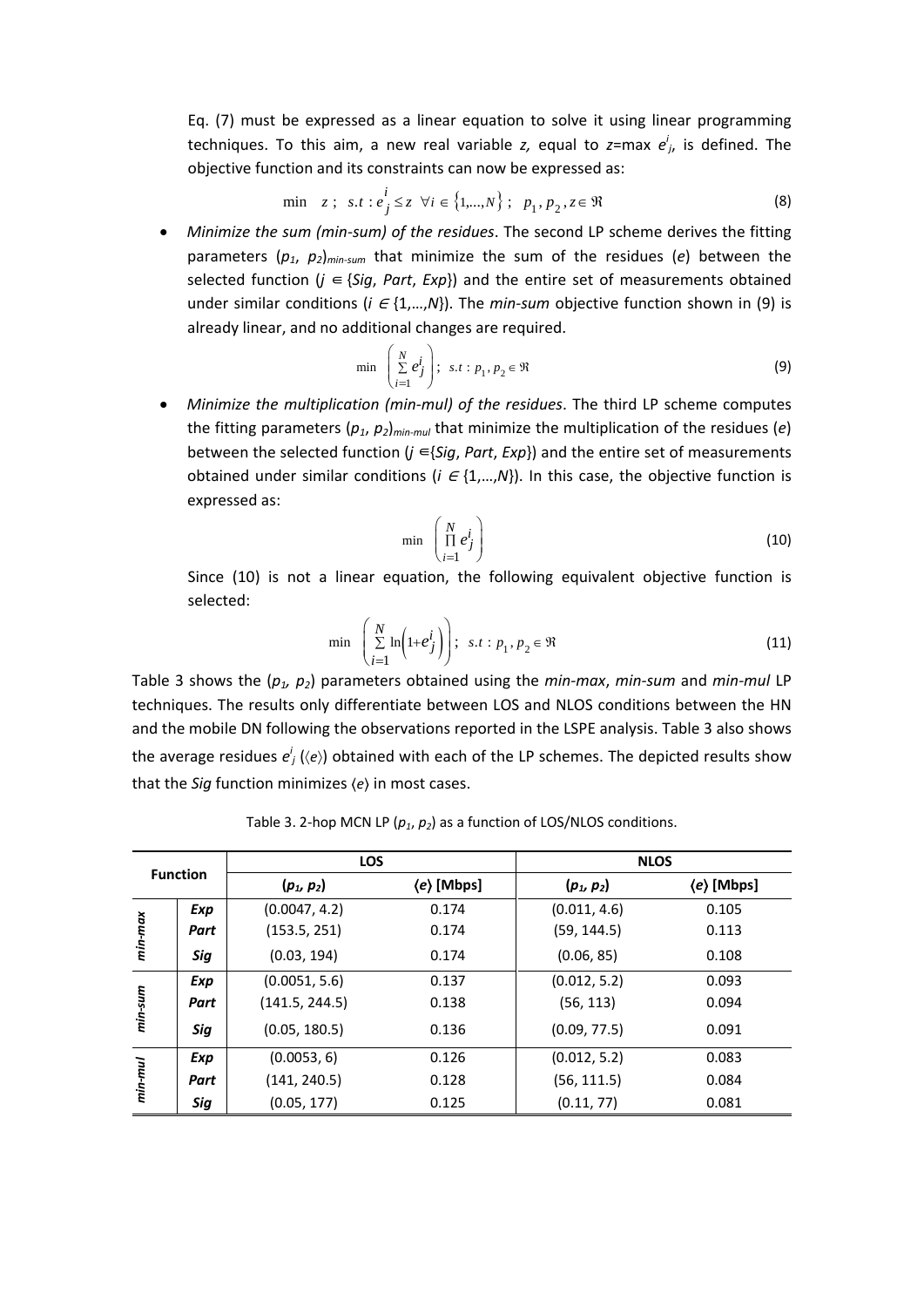#### **3.3. 2‐hop MCN Performance Models and Validation**

Two different methods (LSPE and LP) have been used to derive the  $(p_1, p_2)$  parameters that best fit the selected functions (*Exp, Part* and *Sig*) and the MCN throughput measured at the DN. LSPE derives fitting parameters for each measurement set, and averages them all to obtain the final  $(p_1, p_2)$  values. The LSPE averaging process reduces the impact of the measurement data variations that are usually observed in field tests. The impact of these variations is higher in the LP case since LP techniques take into account the entire set of measurement at once. The *min-max* LP technique derives the fitting parameters that minimize the maximum distance (residue) to the entire set of measurements. However, only the lowest and the highest fitting parameters have an impact on the *min-max* LP optimization problem, which may explain the largest average residues reported in Table 3 for the *min‐max* scheme. The *min‐sum* and *min‐ mul* LP schemes are also influenced by measurement variations, but they only cause deviations from the general trend. These variations have a slightly larger effect in the case of the *min‐sum* scheme since *min‐mul* mitigates large residues (*ei <sup>j</sup>*) using a logarithmic function in its objective function.

The results reported in Tables 2 and 3 show that the *Sig* function minimizes the average residue (e) for the LSPE and LP techniques under LOS and NLOS conditions<sup>7</sup>. The *min-mul* LP scheme results in the lower residue. Additional tests were carried out due to the small differences observed between LSPE and LP schemes (except for *min‐max*). The additional tests were carried out in a different location with a different serving BS. Fig. 6 shows examples of the 2‐hop MCN throughput measurements obtained at DN in these additional tests (the HN was located 200 meters away from the BS in these examples); additional tests with the HN located at different distances to the BS were also conducted. Fig. 6 also compares the measured throughput with the *Sig* models obtained using the fitting parameters derived through the LSPE and *min‐mul* LP schemes. The figure shows that the *Sig* functions provide a good fit with the measured performance despite changing locations and serving BS. Table 4 compares the average residue *ei* (〈*e*〉) obtained with the LSPE and *min‐mul* LP schemes for all the additional tests conducted with a different serving BS. The reported 〈*e*〉 values for LSPE are in line with those listed in Table 2. However, Table 4 shows that *min‐mul* LP derived fitting parameters perform worse when using a different BS. This can be appreciated when comparing the reported 〈*e*〉 values in Table 3 and Table 4. As a result, this study proposes to model the 2‐hop MCN throughput performance experienced at a mobile DN using the *Sig* function in (12) with the LPSE fitting parameters reported in Table 2 for LOS and NLOS conditions:

$$
MCNThr\left(p_1, p_2, d\right)_{2\text{-hop DN}} = \overline{Thr_{HN}} \cdot \left[1 - \frac{1}{1 + e^{-p_1 \cdot (d - p_2)}}\right]
$$
(12)

where *d* represents the HN-DN separation distance. For these fitting parameters, the critical distance is 156 meters and 52 meters under LOS and NLOS conditions respectively. The  $\overline{\textit{Thr}_{HN}}$ parameter represents the average HSPA throughput measured at the HN. Fig. 5 reports HSPA throughput measurements at a node located at different distances to the BS. The throughput

<sup>7</sup> The only exception is the *min‐max* LP scheme, but this scheme is discarded since it results in the higher residue values.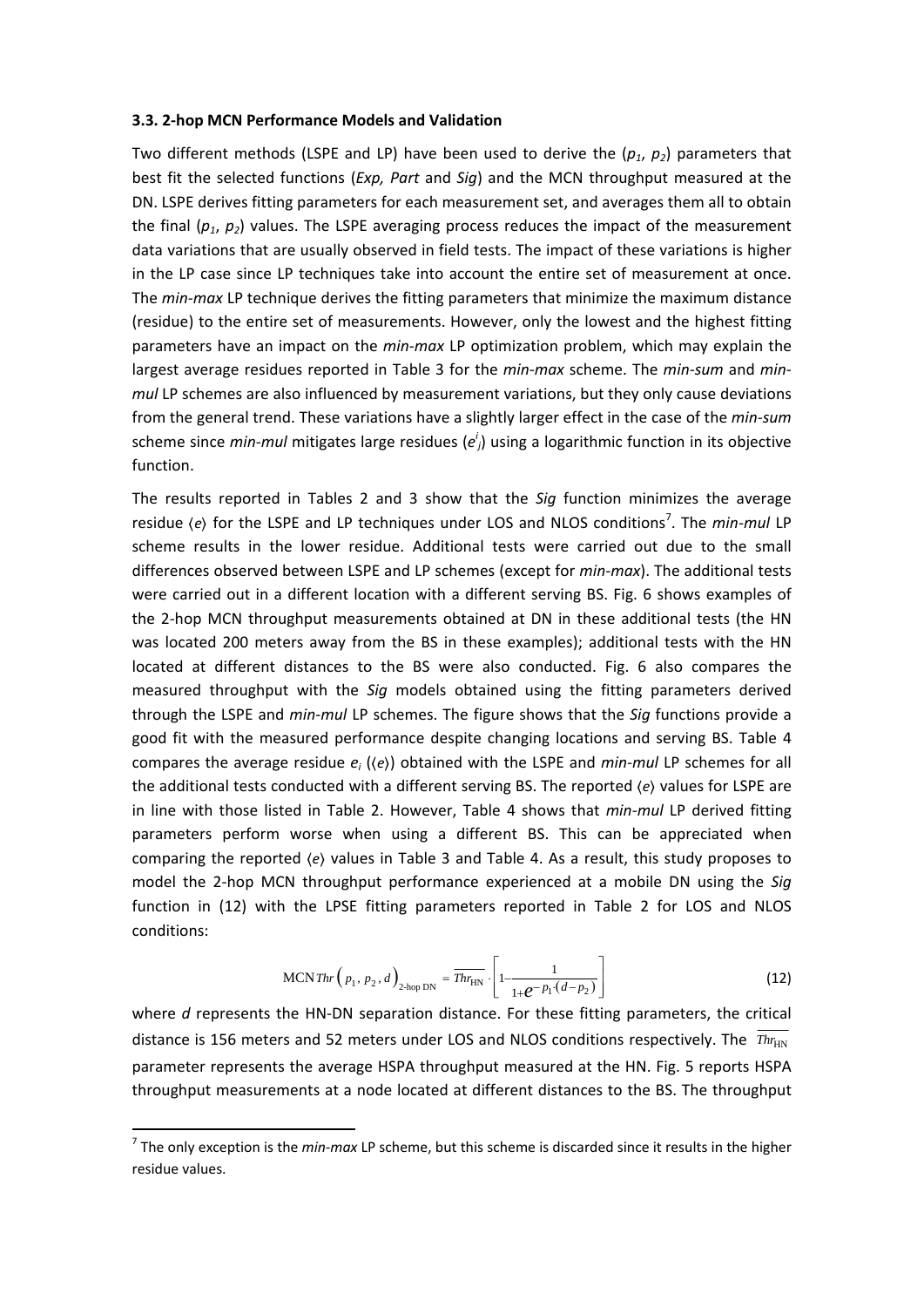depends on the actual position of the HN. Using this figure, it is possible to model the  $\overline{Thr_{HN}}$ throughput parameter as follows:

$$
\overline{Thr_{HN}}(d) = \begin{cases} 6.5 & d < 350m \\ -0.01 \cdot d + 10 & d \ge 350m \end{cases}
$$
(13)

with *d* representing the distance between the HN and the serving BS. Those interested in using the 2-hop MCN throughput performance model proposed in (12) could use the  $\overline{Thr_{HN}}$ measurements depicted in Fig. 5 and modeled in (13), or use their own cellular measurements. It is important emphasizing that the derived model can be used for different locations of the HN since as previously discussed the ( $p_1$ ,  $p_2$ ) parameters do not depend on  $\overline{\text{Th}_{\text{HN}}}$ .



Fig. 6. 2-hop MCN throughput measured at the DN as it moves away from the location of the HN under LOS (a) and NLOS (b) conditions. The measurements were obtained using a different serving BS as that used for Fig. 3. The HN was located 200 meters away from the BS. The figure also shows the *Sig* functions derived using LSPE and *min‐mul* LP schemes.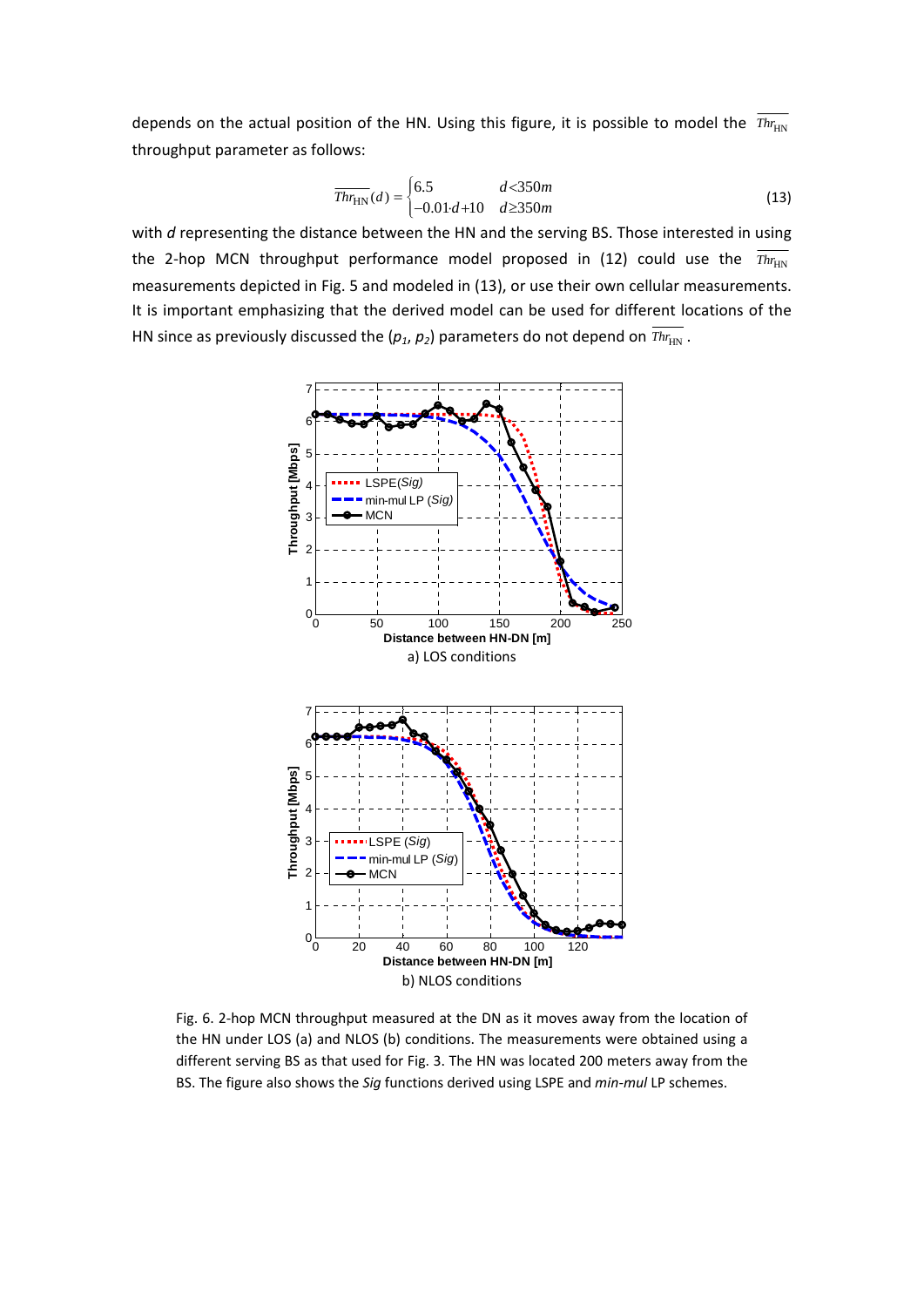| <b>Function</b>     | $\langle e \rangle$ [Mbps] |             |  |  |
|---------------------|----------------------------|-------------|--|--|
|                     | LOS                        | <b>NLOS</b> |  |  |
| LSPE $(Sig)$        | 0.132                      | 0.102       |  |  |
| $min$ -mul LP (Sig) | 0.158                      | 0.110       |  |  |

Table 4. LSPE and LP comparison

#### **3.4. IEEE 802.11g Fixed Transmission Mode**

The previous models were obtained using the default configuration of the 802.11g cards used in the mHOP testbed. This configuration adapts the transmission parameters (data rate and transmission power) based on the experienced link quality conditions. The operation of these adaptive mechanisms is driver‐dependent (the mHOP testbed's 802.11g cards use the Ath9k driver), and detailed information about their implementation is generally not provided. In this context, it is of interest checking whether the 2‐hop MCN throughput performance models follow similar trends when operating with fixed transmission power levels and data rates. Additional field tests have therefore been conducted under similar conditions as those reported in previous sections and illustrated in Fig. 2. The HN remains static (again, different locations of the HN were also tested with similar results), while the DN moves away from the location of the HN under LOS and NLOS conditions. The IEEE 802.11g transmission power was fixed to 19dBm (19dBm was previously the power limit, but the actual transmission power was dynamically modified by the 802.11 cards). The tests were conducted using the 54 and 48Mbps 802.11g data rates. The obtained measurements showed indeed similar trends as those observed when the 802.11g adaptive scheme was active. As a result, the same LPSE curve fitting process using the *Sig* function has been applied to these measurements. Fig. 7 represents the derived model with the obtained fitting parameters and the average residue (*p1*, *p2*, 〈*e*〉) for each plotted configuration. The MCN throughput curves have been obtained using the model presented in (12). Following the procedure described in Section 3.2, it is possible to calculate the critical distance, or distance at which the MCN throughput operates below the  $\overline{\textit{Thr}_{\text{HN}}}$ . The analysis reveals that when the mobile nodes communicate using the 54Mbps data rate, the critical distance is equal to 125 (LOS) and 50 (NLOS) meters. The 48Mbps data rate increments the critical distance to 143 (LOS) and 65 (NLOS) meters. In addition, the decreasing slope of the MCN throughput at the DN (related with the  $p_1$ parameter) is greater when the mobile nodes use the 54Mbps data rate than when using the 48Mbps one. This is due to the more robust modulation and coding scheme used by the 48Mbps data rate. When activating the 802.11g adaptive schemes, the critical distance was equal to 156 meters and 52 meters for the LSPE *Sig* function under LOS and NLOS conditions respectively. It is interesting noting that the critical distance with active adaptive schemes is higher for LOS conditions than when using the 48Mbps data rate, but is smaller under NLOS conditions. The different pattern could be due to the challenging NLOS propagation conditions that difficult a successful operation of the 802.11g adaptive schemes.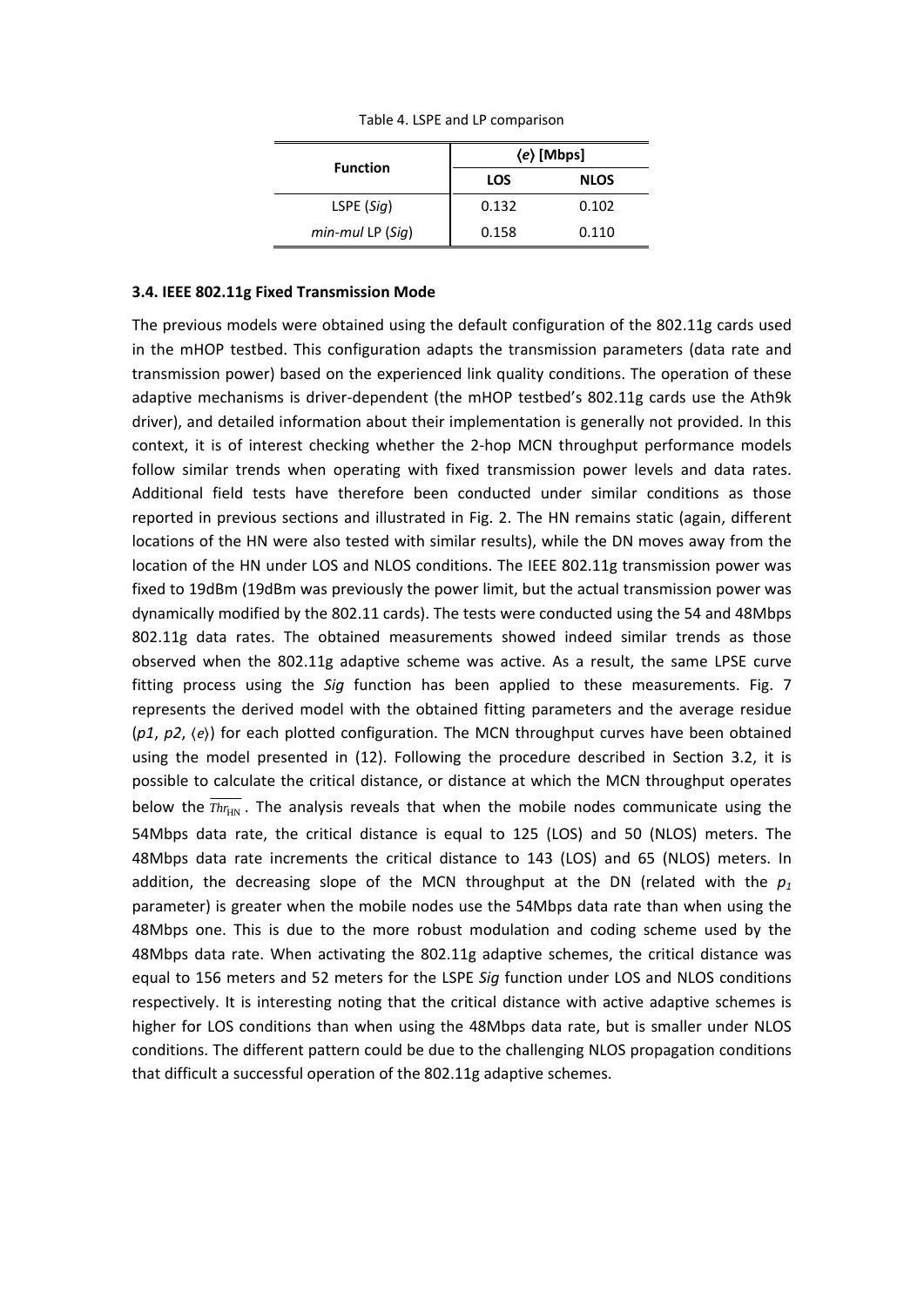

Fig. 7. 2-hop MCN throughput models at the DN with fixed IEEE 802.11g transmission modes for LOS and NLOS conditions and a transmission power of 19dBm. The figure shows for each configuration the fitting parameters and the average residue (*p1*, *p2*, 〈*e*〉).

#### **4. 3‐Hop MCN Communications**

This section derives models of the communications performance of 3‐hop MCN in the scenario illustrated in Fig. 8. The 3‐hops scenario considers the presence of an additional mobile node (Intermediate Node, IN) located between the HN and the DN. The mobile IN acts as a relay and forwards the packets coming from the HN to the DN through its IEEE 802.11g D2D link. The HN-IN and IN-DN IEEE 802.11g D2D links have been set up by modifying the routing tables of each mobile node. The HN remains in a static position during the tests, whereas the DN is a mobile node. The IN would be either static or mobile. The 3‐hop MCN communication models need to take into account the possibility that the HN-IN and IN-DN links operate under LOS or NLOS conditions.



Fig. 8. Testing environment for 3‐hop MCN communications.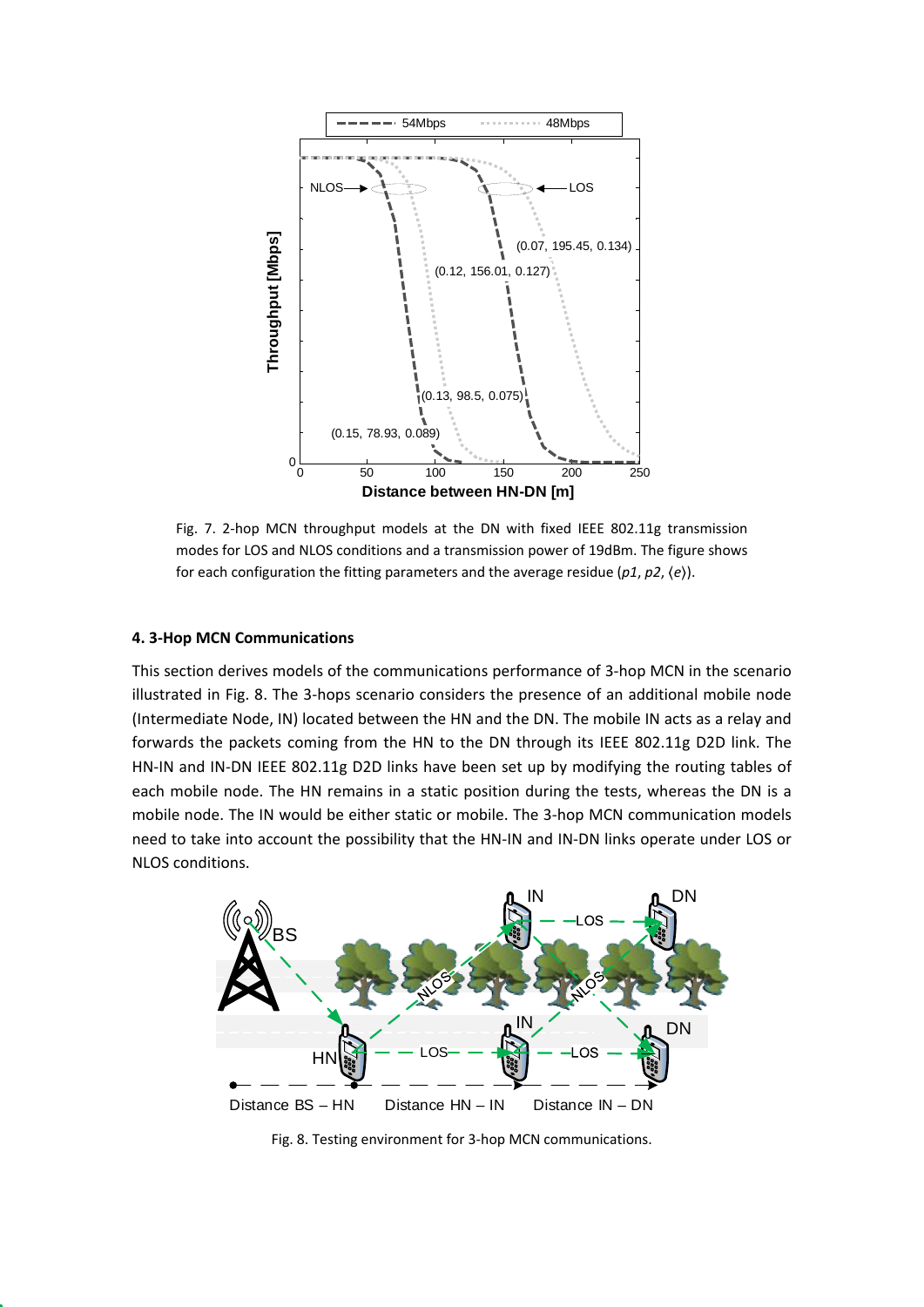#### **4.1. Field Tests**

The 3-hop MCN performance observed at the DN does not only depend on the real-time data forwarding process from the HN to the IN, but also on the decode-and-forward capability of the IN. In this context, it is important that the field tests, and consequent performance models, thoroughly analyze the impact of the mobile IN on the end-to-end MCN performance. To this aim, this section analyzes the MCN performance at the IN and the DN under diverse configurations depending on the propagation conditions (LOS and NLOS) and the distance between mobile nodes.

## **4.1.1. MCN throughput at the IN**

The first tests analyzed the MCN performance at the IN under LOS and NLOS conditions with the HN. During the tests, the DN is located in the same sidewalk as the IN and they both move away from the location of the HN while maintaining a separation distance of approximately 30 meters. This short separation distance was selected to minimize the impact of the IN‐DN link on the performance measured at the IN (the D2D connection experienced a negligible PER level and used consistently a 54Mbps data rate). Fig. 9 shows an example of the MCN throughput measured at the IN with the HN located 500 meters away from the BS (additional field tests were conducted for different distances between BS and HN). The measurements reported in Fig. 9 show that the MCN throughput measured at the IN initially exhibits similar performance levels to those experienced by the HN. As the IN walks away from the location of the HN and the HN-IN link quality degrades, the MCN throughput at the IN decreases. As expected, the throughput degradation starts at smaller distances to the HN under NLOS conditions than under LOS conditions*.* The distance at which the degradation starts is the IN critical distance. For the measurements reported in Fig. 9, the IN critical distance at which the IN performance decreases below the throughput performance at the HN is 154 and 54 meters under LOS and NLOS conditions respectively. Fig. 9 does not represent the throughput measured at the DN. However, the throughput was very similar to that measured at the IN due to the short separation distance and the LOS conditions between the IN and DN nodes. In this context, whenever the distance between the HN and IN is smaller than the IN critical distance, the MCN throughput measured at the DN is again upper‐bounded by the HSPA cellular performance experienced at the HN. However, when such distance is exceeded, the performance is upper‐bound by the HN‐IN 802.11g D2D link.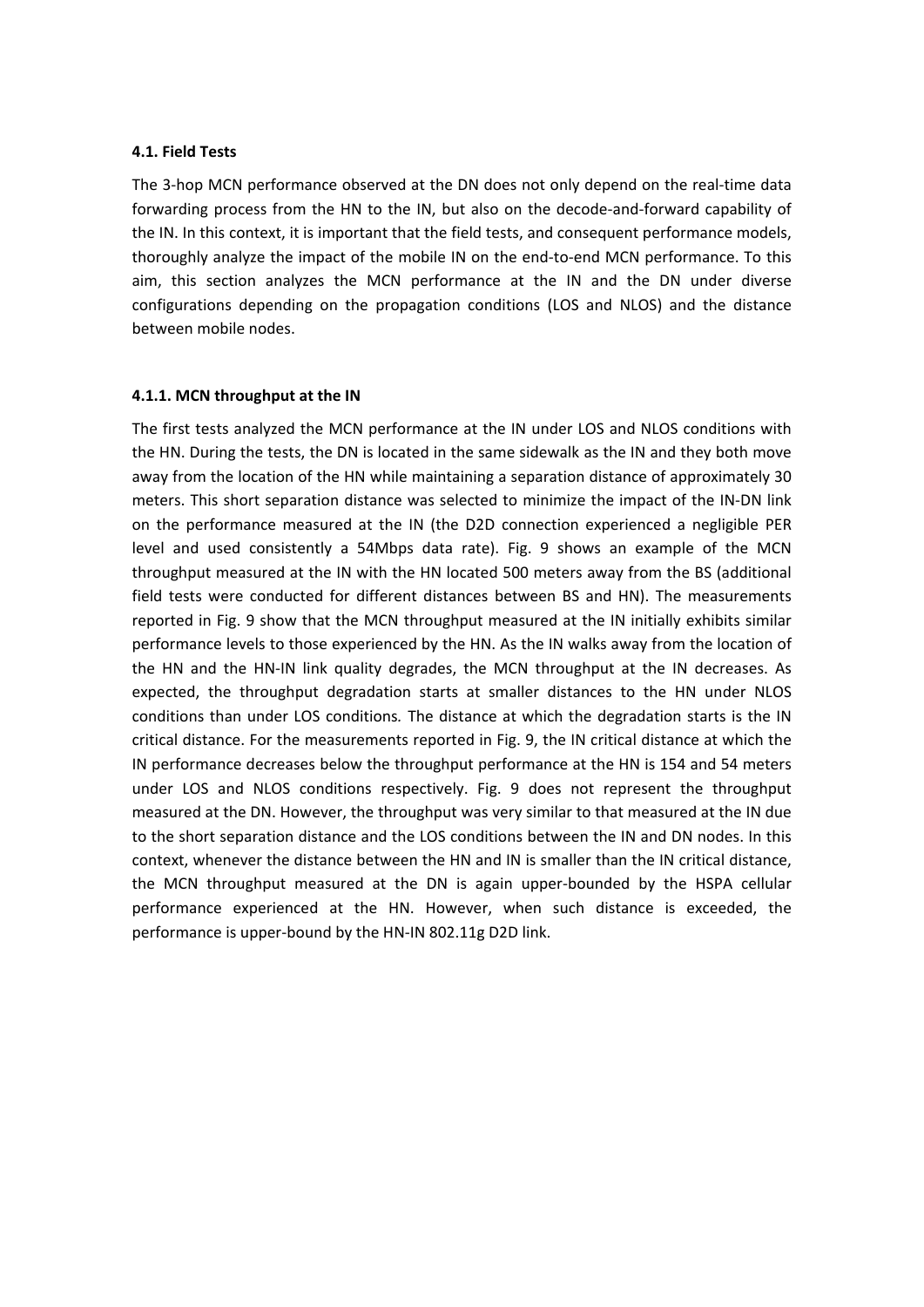

Fig. 9. MCN throughput measured at the IN under a 3-hop MCN configuration, and considering LOS (a) and NLOS (b) conditions between the HN and IN. The DN maintains a separation distance of 30m under LOS conditions with the IN. The HN is located 500m away from the BS. The figure also shows the 3‐hop MCN throughput model at IN (Section 4.2). The throughput is modeled using the *Sig* function with the LPSE fitting parameters and residue plotted in the figures.

#### **4.1.1. MCN throughput at the DN**

Additional field tests were conducted to analyze the MCN performance at the DN. In this case, the HN and IN nodes remain static and under LOS conditions, with their separation distance being equal to 50 or 175 meters. These two values were selected to consider scenarios where the separation distance is above or below the IN critical distance. During the tests, the DN moves away from the location of the IN under LOS or NLOS conditions until the 802.11g D2D link is lost. The results depicted in Fig. 10.a show that when the HN-IN distance is shorter than the IN critical distance, the MCN throughput measured at the DN follows similar patterns as those discussed in the 2‐hop scenario (Fig. 3). On the other hand, when the HN‐IN distance is above the IN critical distance, the IN performance is seriously degraded (Fig. 9), and so is the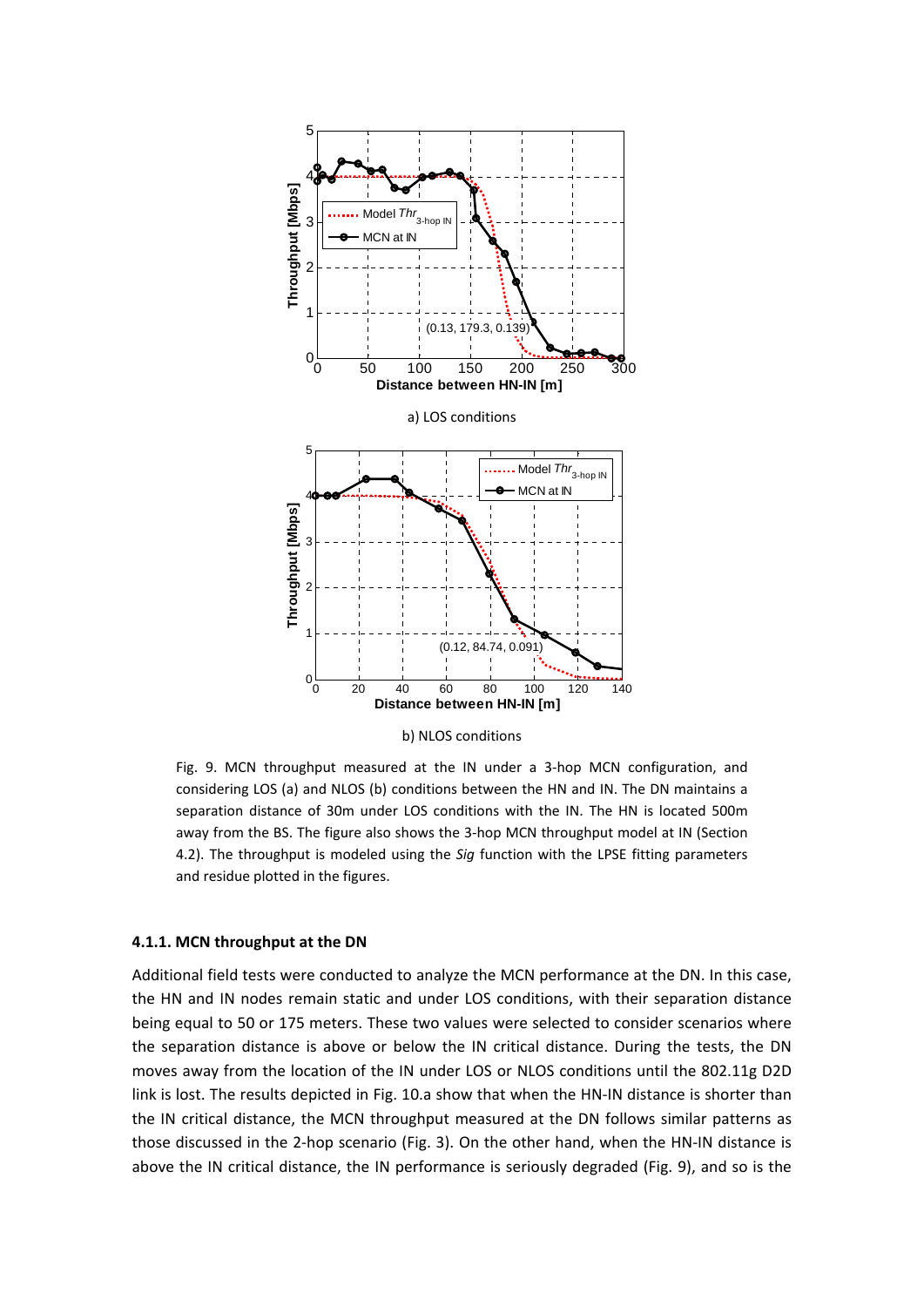MCN throughput measured at the DN. Fig. 10.b shows that, in this case, the MCN throughput experienced at the DN is not limited by the average HSPA throughput measured at the HN ( $\overline{Thr}_{HN}$ ), but by the MCN throughput measured at the IN. However, it can further decrease as the distance between the IN and DN increases.



Fig. 10. 3-hop MCN throughput measured at the DN when the IN-DN link experiences LOS (left) and NLOS (right) conditions. The IN remains static and under LOS conditions with the HN. The HN‐IN distance is 50 (a) or 175 (b) meters. The HN is located 500m away from the BS.

#### **4.2. 3‐hop MCN Performance Models**

The models of the 3-hop MCN throughput performance experienced at the DN have been derived using the *Sig* function and the LSPE scheme described in Section 3.2. These models are represented in Fig. 11 together with the fitting parameters and average residue values (*p1*, *p2*, 〈*e*〉). The 3‐hop MCN throughput at the DN has been modeled as follows:

$$
MCNThr\left(p_1, p_2, d\right)_{\text{3-hop DN}} = \begin{cases} \overline{Thr_{\text{HN}}} \left[ 1 - \frac{1}{1 + e^{-p_1} (d - p_2)} \right] & \text{if HN-IN distance} < \text{IN critical distance} \\ MCNThr_{\text{3-hop IN}} \left[ 1 - \frac{1}{1 + e^{-p_1} (d - p_2)} \right] & \text{if HN-IN distance} \geq \text{IN critical distance} \end{cases}
$$
\n
$$
(14)
$$

where *d* represents the distance between IN and DN, and  $(p_1, p_2)$  are the fitting parameters shown in Fig. 11.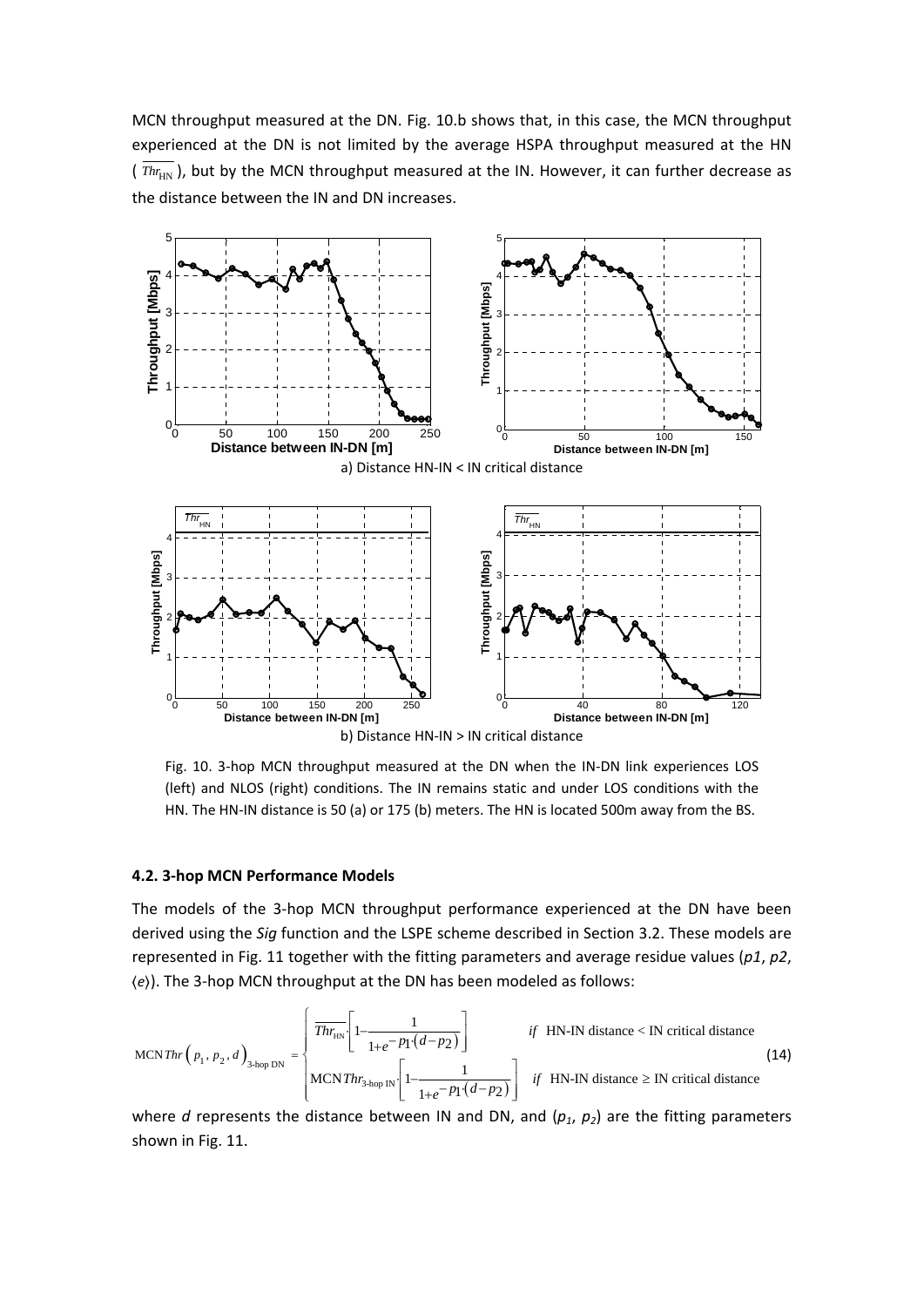Previous results have shown that the MCN throughput measured at the DN is upper‐bounded by the average HSPA throughput at the HN  $(Tn_{\text{HIN}})$  when the separation distance between the HN and IN nodes is smaller than the IN critical distance. When the HN‐IN separation distance is higher than the IN critical distance, the MCN throughput at the DN is upper-bounded by the MCN throughput at the IN (MCN *Thr*<sub>3-hop IN</sub>) that can be computed as follows:

$$
MCN\,Thr\left(p_1, p_2, d\right)_{3\text{-hop IN}} = \overline{Thr_{HN}} \cdot \left[1 - \frac{1}{1 + e^{-p_1 \cdot (d - p_2)}}\right] \tag{15}
$$

where *d* represents the distance between HN and IN,  $(p_1, p_2)$  the fitting parameters reported in Fig. 9, and  $\overline{Thr_{HN}}$  the average HSPA throughput at the HN that can be derived from the measurements reported in Fig. 5 and modeled in (13). For these fitting parameters, the IN critical distance at which the IN performance decreases below  $\overline{Thr}_{HN}$  is 154 and 54 meters under LOS and NLOS conditions respectively.



Fig. 11. 3-hop MCN throughput models at the DN when the IN-DN link experiences LOS and NLOS conditions, and for HN‐IN distances smaller (50m) and higher (175m) than the IN critical distance. The models are derived with IN static and under LOS conditions with the HN.

The conducted study has shown that when the distance between HN and IN is smaller than the IN critical distance, the 3‐hop MCN performance at the DN is not significantly influenced by the presence of the IN node. In fact, the fitting  $(p_1, p_2)$  parameters for the MCN throughput at the DN are similar to those derived for 2‐hop MCN communications (Table 2). Using the 2‐hop MCN fitting parameters to model 3-hop MCN communications when the HN-IN distance is smaller than the IN critical distance will only marginally increase the average residue (approximately 7%). On the other hand, when the distance between HN and IN is larger than the IN critical distance, the fitting parameters significantly differ, in particular under LOS conditions. An analysis of the measurements suggests that the main reason for the lower  $p_1$ (related to the slope of the curve) and higher  $p_2$  parameters (related to the distance at which the curve is symmetric) is the challenging HN-IN link quality conditions that result in the IN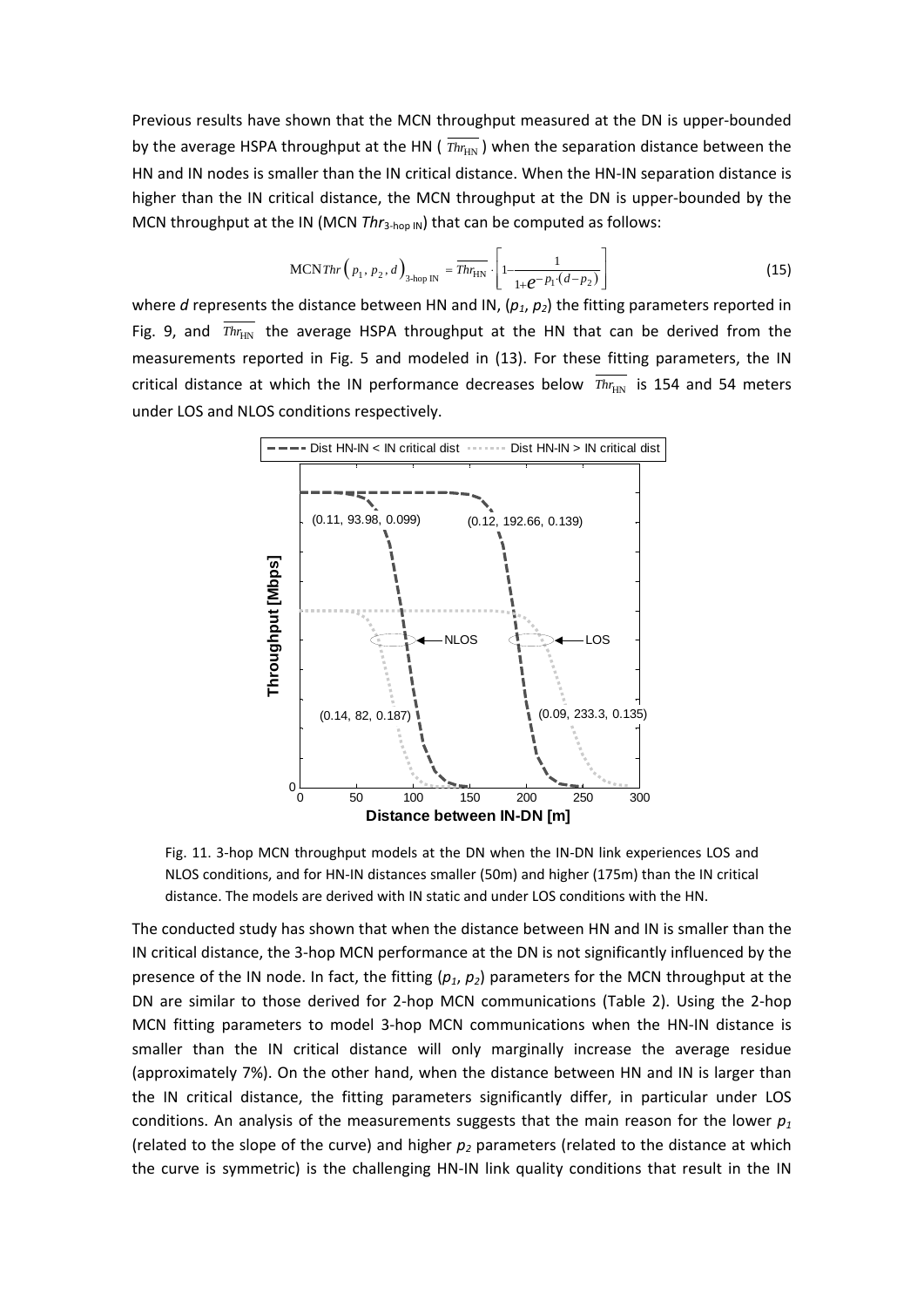using more robust transmission modes. Under NLOS conditions, the adaptive link level techniques do not perform as well as under LOS conditions, which results in the NLOS fitting  $(p_1, p_2)$  parameters being similar to those derived for the 2-hop MCN communications.

### **5. x‐hop MCN Communications**

The previous sections have derived MCN performance models for likely deployment scenarios with 2 and 3 hops. A higher number of hops would increase the probability to have an unstable MCN connection as a result of a higher probability that at least one of the D2D links experiences bad link quality conditions [18]. MCN connections with a high number of hops would hence be mainly attractive if good link quality conditions can be guaranteed for the D2D links. In fact, the previous sections showed that if the distance between relay nodes was shorter than their critical distance, the HN‐IN and IN‐DN D2D performance was superior to the HSPA cellular performance measured at the HN. In this case, the MCN performance at the DN would be at its highest level and would be upper-bounded by the cellular performance<sup>8</sup>. It is then of interest analyzing whether this performance level and model could be extended to a larger number of hops, and the conditions under which such extension would be feasible. In this context, it is important noting that even if the D2D link quality is good, the processing at each intermediate relay decreases the multi‐hop D2D performance, which could actually decrease below the cellular performance at the HN. It is then of interest determining the maximum number of hops that would guarantee that the multi‐hop ad‐hoc D2D performance (and thereby the end‐to‐end MCN performance) is upper‐bounded by the cellular performance at the HN. To this aim, we can use the channel efficiency *E* of an IEEE 802.11 ad-hoc D2D link defined in [19] as follows:

$$
E = \frac{t_d}{DIFS + t_{cont} + t_d + SIFS + t_{ack}}
$$
(16)

where  $t_d$ ,  $t_{cont}$  and  $t_{ack}$  represent the transmission time of the data packet, the contention period and the transmission time of the ACK frame, respectively. *DIFS* represents the period of time that the wireless channel has to be sensed as idle to initiate the transmission. *SIFS* represents the time interval between the reception of the data frame and the transmission of the ACK. *DIFS* and *SIFS* are equal to 28µs and 10µs for IEEE 802.11g [20]. The value of *tcont* has been set to 67.5 µs following the indications reported in [19].

Let's suppose that the 802.11g D2D links operate with the 54Mbps data rate<sup>9</sup>, and the size of the data packets and the ACK frame<sup>10</sup> is 1548 bytes and 14 bytes respectively. In this case, the efficiency *E* of an D2D link would be equal to 0.675, which results in a maximum throughput for a single hop 802.11g D2D link of 36.48Mbps. We can then extend the efficiency

<sup>&</sup>lt;sup>8</sup> In addition, the results showed than in this scenario the 3-hop MCN performance at the DN can be modeled using the 2‐hop MCN model and its fitting parameters, with only a small residue.

 $9$  In this case, the efficiency would represent the best case scenario. However, as previously discussed, MCN connections with a high number of hops should try guaranteeing good link quality conditions for D2D connections. When this was the case, the measurements showed that the D2D links mainly operated with the 54Mbps data rate.

 $10$  In the conducted measurements, the ACK was transmitted at 24Mbps.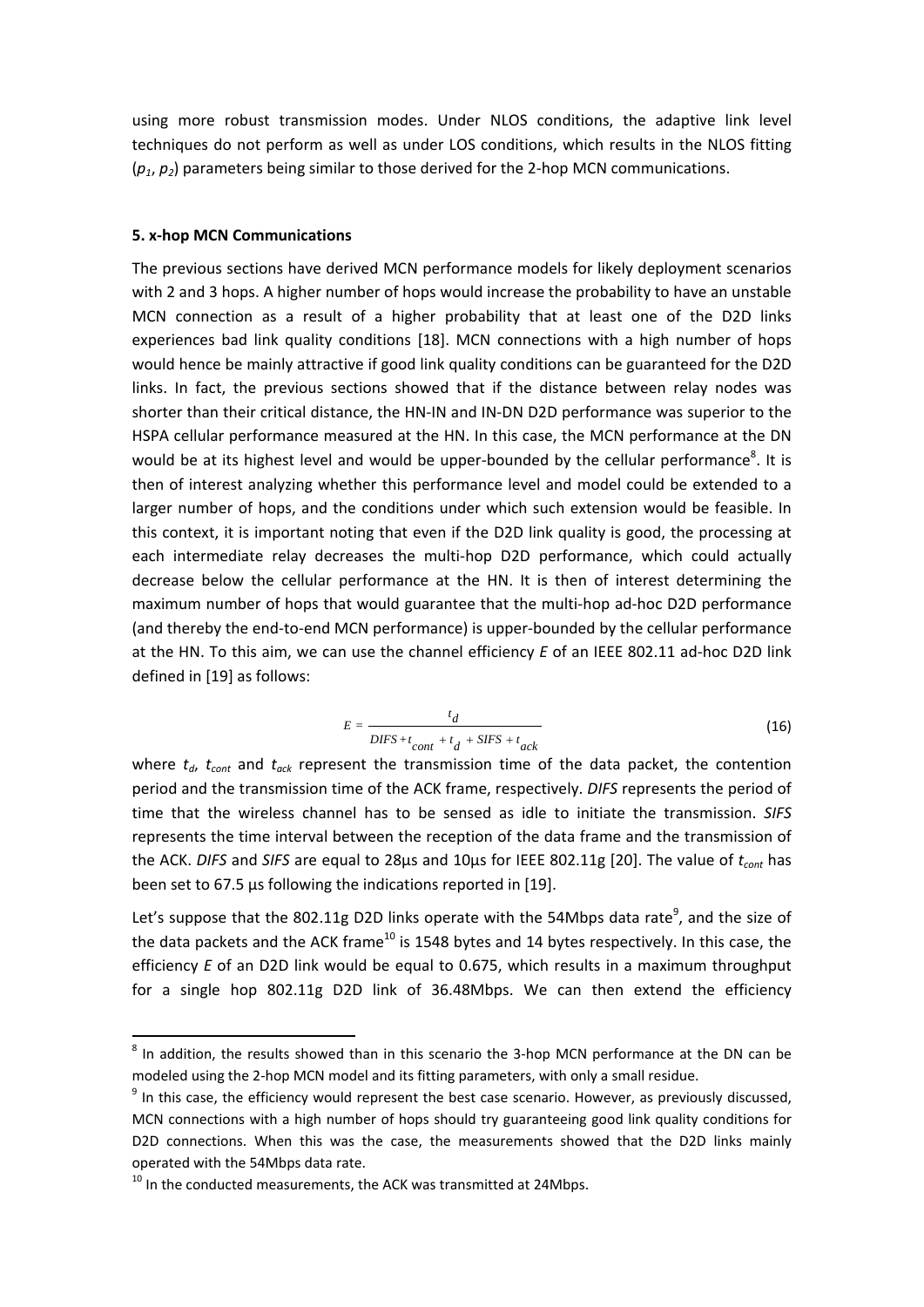computation to various hops *Enhops*. In this case, it would be possible to identify the maximum number of hops that guarantees an end‐to‐end multi‐hop performance higher than the cellular performance at the HN. To estimate the efficiency of a multi‐hop (*n*‐hop) ad‐hoc D2D link, we assume that nodes cannot transmit simultaneously over the link<sup>11</sup>. In this case, the  $E_{nhops}$ efficiency needs to consider the processing time introduced by intermediate relay nodes (t<sub>oro</sub>). Such time has been extracted from the 3-hop MCN trials that included the intermediate IN node.  $t_{\text{pre}}$  measures the time difference at the IN between the reception (from the HN) and the transmission (to the DN) of 802.11 data packets. Table 5 summarizes the obtained results considering the LOS or NLOS conditions experienced at the IN‐DN link. The results differentiate the measurements obtained when the HN‐IN distance was higher or smaller than the IN critical distance. Several reasons explain the higher processing delay at the IN when the distance was above the IN critical distance: lower data rates, higher retransmission rates, an increase in the back‐off/contention timers at the MAC layer, and the overflow of the transmission/reception buffers, among others. The channel efficiency of *n* multi-hops ad-hoc D2D link ( $E_{nhops}$ ) can be computed as follows:

$$
E_{nhops} = \frac{t_d}{(DIFS + t_{cont} + t_d + SIFS + t_{ack}) + (n-1) \cdot t_{pro}} \tag{17}
$$

Assuming that the distance between nodes is shorter than their critical distance, and using the average processing time values reported in Table 5, the channel efficiency is equal to *Enhops=0.2255* for a 2‐hop 802.11g D2D link (3‐hop MCN), *Enhops=0.1353* for a 3‐hop 802.11g D2D link, and *Enhops*=0.0967 for a 4‐hop 802.11g D2D link. This results in a maximum throughput for a 2‐hop 802.11g D2D link of 12.17Mbps, a maximum throughput for a 3‐hop 802.11g D2D link of 7.31Mbps, and a maximum throughput for a 4‐hop 802.11g D2D link of 5.22Mbps. The HSPA throughput measurements showed maximum values between 5 and 6.5Mbps. In this case, a MCN connection with up to 4 802.11 D2D hops could be upper‐bounded by the HSPA cellular performance at the HN. Taking into account this result and the fact that a higher number of hops can result in unstable MCN connections, this section analyzes and models the performance of 4 and 5 hops MCN connections with the separation distance between the relay nodes being shorter than their critical distance.

|                    | <b>IN-DN link under LOS</b>                                       | <b>IN-DN link under NLOS</b>                                    |       |  |
|--------------------|-------------------------------------------------------------------|-----------------------------------------------------------------|-------|--|
|                    | $HN-IN$ dist < IN critical dist   $HN-IN$ dist > IN critical dist | $HN-IN$ dist < IN critical dist   HN-IN dist > IN critical dist |       |  |
| 0.67 <sub>ms</sub> | 8.6ms                                                             | 0.77 <sub>ms</sub>                                              | 7.2ms |  |

Table 5. Average processing delay at the intermediate IN node

#### **5.1. 4‐hop and 5‐hop MCN Field Tests and Performance Models**

The performance of 4‐hop and 5‐hop MCN connections has been tested under similar conditions to those described for the 2‐hop and 3‐hop MCN scenarios. In the case of the 4‐hop MCN connection, two intermediate MNs (IN<sub>1</sub> and IN<sub>2</sub>) are located between the HN and the DN. Three INs (IN<sub>1</sub>, IN<sub>2</sub> and IN<sub>3</sub>) are needed for the 5-hop MCN connection. The HN and INs remain

 $11$  This assumption results in a lower-bound of the multi-hop channel efficiency since a single data packet can be transmitted at each point in time over the multi-hop link.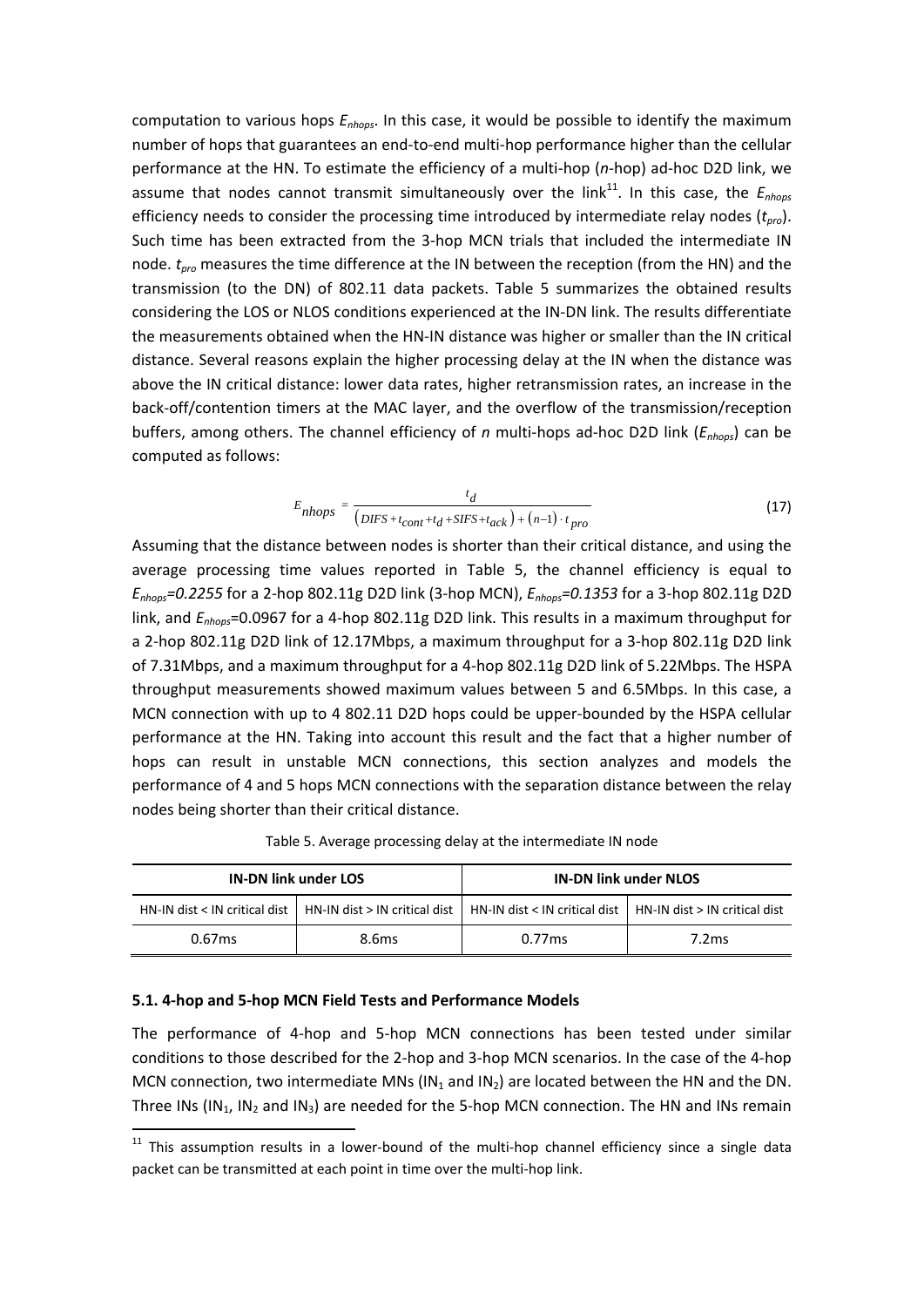static during the field tests, and they maintain a separation distance of 50 meters<sup>12</sup> under LOS conditions (this distance is below the critical distance of each D2D link). The DN moves away from the location of its closer IN (IN<sub>2</sub> for 4-hop MCN and IN<sub>3</sub> for 5-hop MCN) under LOS or NLOS conditions. The obtained results showed similar trends to that analyzed previously for 2‐ hop and 3-hop MCN communications. The 4-hop and 5-hop MCN performance models have hence been derived using the *Sig* function and the LSPE fitting process, and can be expressed as:

$$
\text{MCN}\text{ }Thr\left(p_1, p_2, d\right)_{4\text{-hop or 5-hop DN}} = \overline{Thr_{HN}} \cdot \left[1 - \frac{1}{1 + e^{-p_1 \cdot (d - p_2)}}\right] \tag{18}
$$

where *d* represents the distance between IN<sub>2</sub> and DN for the 4-hop scenario, and the distance between IN<sub>3</sub> and DN for the 5-hop scenario. The models together with the fitting parameters and average residues (p1, p2,  $\langle e \rangle$ ) for the two scenarios are plotted in Figure 12 and 13 respectively. The average residues for 4‐hop MCN communications increase about 17% and 25% under LOS and NLOS conditions compared to the average residues obtained for 2‐hop MCN communications. The increment for the 5‐hop MCN scenario compared to the 2‐hop MCN one is equal to 25% and 30% under LOS and NLOS. The obtained results show that MCN connections with a high number of hops can still be attractive if good link quality conditions are guaranteed for the D2D links. In fact, the average residues for 4‐hop and 5‐hop MCN communications is smaller under the considered conditions that with the 3‐hop MCN scenario when the distance between IN and DN was higher than the IN critical distance.



Fig. 12. MCN throughput model at the DN under a 4‐hop MCN configuration, and considering LOS and NLOS condition between IN<sub>2</sub> and DN.

 $12$  The scenario where the distance between relay nodes is higher than their critical distance has not been reproduced for 4‐hop and 5‐hop MCN communications. This was decided following the discussion about the need to guarantee D2D links with good link quality conditions in order to ensure stable multihop MCN connections.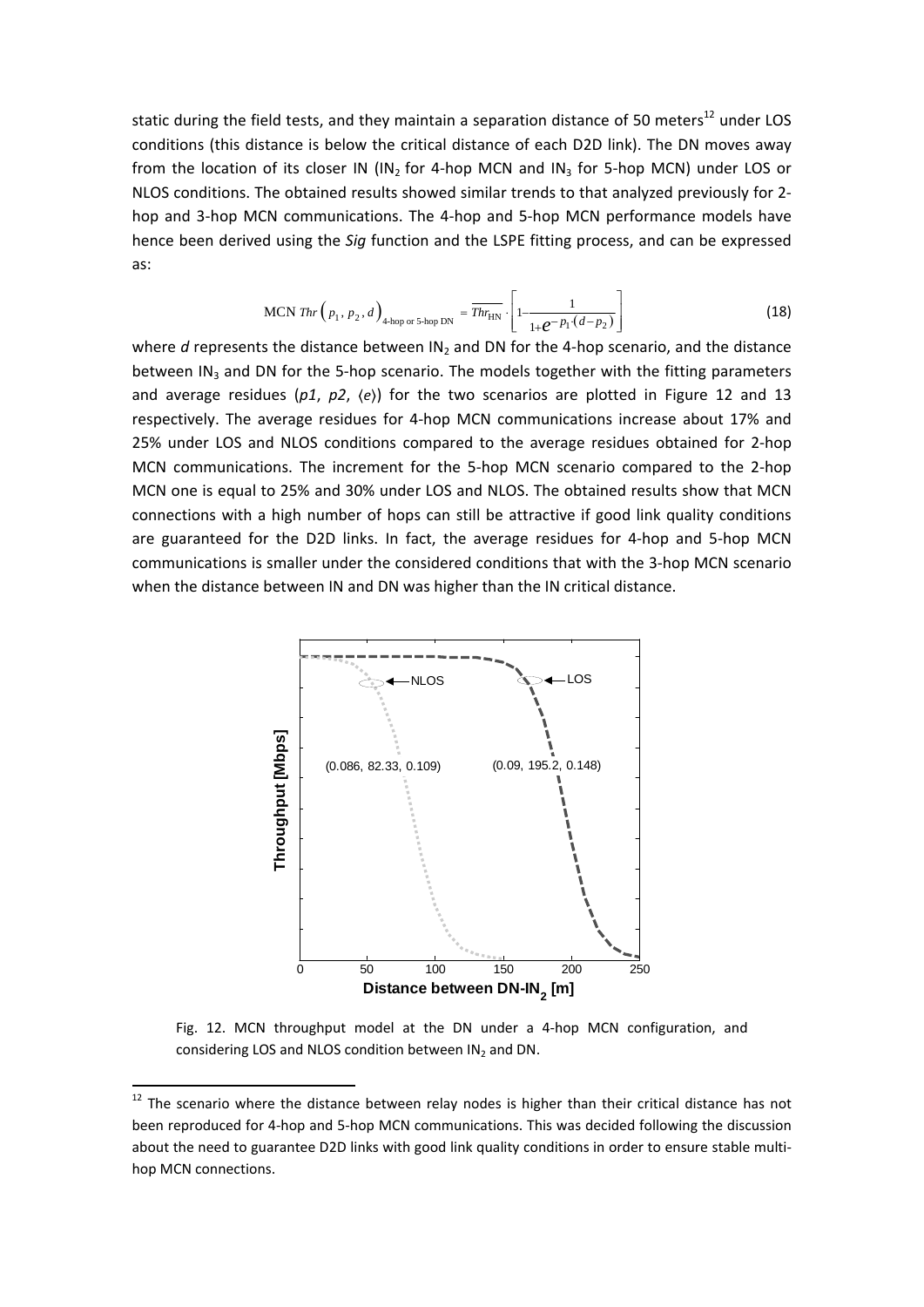

Fig. 13. MCN throughput model at the DN under a 5-hop MCN configuration, and considering LOS and NLOS conditions between IN<sub>3</sub> and DN.

#### **6. Conclusions**

This study has presented novel and unique models for the communications performance of multi‐hop cellular networks using mobile relays and D2D communications. The proposed models can be significantly valuable to support the design, test and optimization of novel communications and networking protocols tailored for MCNs. The models have been obtained following a large field testing campaign using an active cellular network in the city of Elche in Spain. The reported models represent the MCN throughput experienced at a mobile destination node as a function of the distance, propagation/visibility conditions, number of hops and communication settings. The performance metric was selected with the objective to reduce the impact of cellular resource management policies that may vary from operator to operator. The MCN throughput performance has been modeled with a sigmoid function that is a function of the cellular throughput experienced at the hybrid or gateway mobile node. The models' fitting parameters have been shown to depend on key factors such as the propagation conditions and number of hops. The models have been derived considering HSPA cellular transmissions and IEEE 802.11g D2D communications. Extending the models to other cellular technologies could be feasible as long as the MCN performance is upper‐bounded by the cellular link between the BS and the hybrid mobile node.

#### **Acknowledgements**

The authors would like to thank Prof. Joaquin Sanchez-Soriano from UMH's Operation Research Center for his guidance during the modeling process. This work is supported in part by the Spanish Ministry of Economy and Competitiveness and FEDER funds under the projects TEC2008‐06728 and TEC2011‐26109, and the Local Government of Valencia with reference ACIF/2010/161. The authors also acknowledge the support of Orange Spain.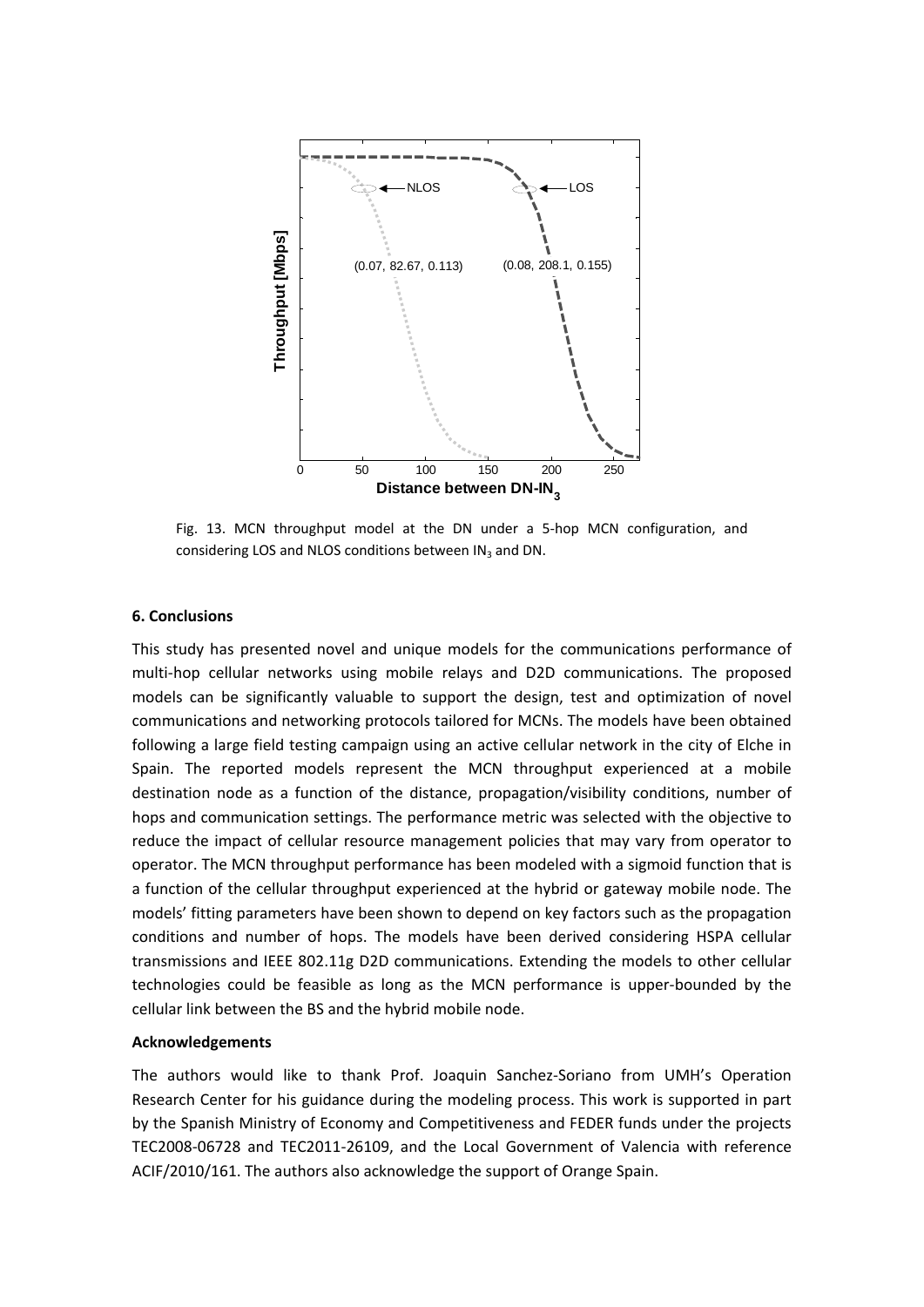#### **References**

- [1] A. Osseiran, F. Boccardi, V. Braun, K. Kusume, P. Marsch, M. Maternia, O. Queseth, M. Schellmann, H. Schotten, H. Taoka, H. Tullberg, M.A. Uusitalo, B. Timus, and M. Fallgren, "Scenarios for 5G mobile and wireless communications: the vision of the METIS project", *IEEE Communications Magazine, vol. 52, no. 5, pp. 26‐35*, May 2014. DOI: 10.1109/MCOM.2014.6815890.
- [2] F. Boccardi, R.W. Heath, A. Lozano, T.L. Marzetta and P. Popovski, "Five Disruptive Technology Directions for 5G", *IEEE Communications Magazine, vol. 52, no. 2, pp. 74‐80*, Feb. 2014. DOI: 10.1109/MCOM.2014.6736746.
- [3] J. Gozalvez and B. Coll‐Perales, "Experimental Evaluation of Multi‐Hop Cellular Networks using Mobile Relays", *IEEE Communications Magazine, vol. 51, no. 7, pp. 122‐129*, July 2013. DOI: 10.1109/MCOM.2013.6553688.
- [4] 3GPP TR 22.803 V12.1.0. 2013. Technical Specification Group Services and System Aspects; Feasibility study for Proximity Services (ProSe). Mar. 2013.
- [5] A. Catovic and S. Tekinay, "Power Efficiency of User Cooperation in Multihop Wireless Networks", *IEEE Communications Letters*, vol. 9, no. 12, pp. 1034‐1036, Dec. 2005. DOI: 10.1109/LCOMM.2005.1576579.
- [6] N. Akkari, G. Aldabbagh, M. Nahas and John Cioffi, "Dynamic Clustering Protocol for coordinated tethering over cellular networks", *Journal of Network and Computer Applications, vol. 42, no. 6, pp. 92‐101,* Jun. 2014. DOI: 10.1016/j.jnca.2014.03.011.
- [7] B. Coll-Perales and J. Gozalvez, "On the Capability of Multi-hop Cellular Networks with Mobile Relays to Improve Handover Performance", *Proc. 8th IEEE International Symposium on Wireless Communication Systems (ISWCS)*, pp. 207‐211, Nov. 2011, doi: 10.1109/ISWCS.2011.6125339.
- [8] M.C. Lucas‐Estañ, J. Gozalvez and B. Coll‐Perales, "Mode Selection for Mobile Opportunistic Multi‐Hop Cellular Networks", *Proc. 79th IEEE Vehicular Technology Conference (VTC2014‐ Spring)*, May 2014.
- [9] R. Ananthapadmanabha, B.S. Manoj and C.S.R. Murthy, "Multi‐hop Cellular Networks: the Architecture and Routing Protocols", *Proc. 12th IEEE International Symposium on Personal, Indoor and Mobile Radio Communications (PIMRC)*, pp. 78‐82, Sep/Oct 2001. DOI: 10.1109/PIMRC.2001.965324.
- [10] B. Coll-Perales and J. Gozalvez, "Energy Efficient Routing Protocols for Multi-hop Cellular Networks", *Proc. 20th IEEE International Symposium on Personal, Indoor and Mobile Radio Communications (PIMRC)*, pp.1457‐1461, Sept. 2009. DOI: 10.1109/PIMRC.2009.5450170.
- [11] Q. Ayub, S. Rashid, M.S. Mohd-Zahid and A.H. Abdullah, "Contact quality based forwarding strategy for delay tolerant network", *Journal of Network and Computer Applications, vol. 39, no. 3, pp. 302‐309*, Mar. 2014. DOI: 10.1016/j.jnca.2013.07.011.
- [12] B. Coll-Perales, J. Gozalvez and V. Friderikos, "Opportunistic Networking for Improving the Energy Efficiency of Multi‐Hop Cellular Networks", *Proc. 11th Annual IEEE Consumer Communications & Networking Conference (CCNC 2014)*, Jan. 2014. DOI: 10.1109/CCNC.2014.6866628.
- [13] P. Mahasukhon, M. Hempel, C. Song and H. Sharif, "Comparison of Throughput Performance for the IEEE 802.11a and 802.11g Networks", *Proc. 21st IEEE International Conference on Advanced Information Networking and Applications (AINA)*, pp. 792‐799, May 2007. DOI: 10.1109/AINA.2007.46.
- [14] B. Coll-Perales, J. Gozalvez and J. Sánchez-Soriano, "Empirical Performance Models for P2P and Two Hops Multi‐hop Cellular Networks with Mobile Relays", *Proc. 8th ACM Workshop on Performance Monitoring, Measurements and Evaluation of Heterogeneous Wireless and Wired Networks (PM2HW2N‐2013)*, pp. 21‐28, Nov. 2013. DOI: 10.1145/2512840.2512844.
- [15] D. Krishnaswamy, "Game Theoretic Formulations for Network‐Assisted Resource Management in Wireless Networks", *Proc. 56th IEEE Vehicular Technology Conference (VTC 2002‐Fall)*, pp. 1312‐1316, Sept. 2002. DOI: 10.1109/VETECF.2002.1040428.
- [16] C. Moler, *Numerical Computing with Matlab*. Ed. SIAM, pp. 155‐182, 2004.
- [17] TradersPlace, "Moving Averages in Technical Analysis", WhitePaper available online on 2014.
- [18] C. Aydogdu and E. Karasan, "An Analysis of IEEE 802.11 DCF and Its Application to Energy-Efficient Relaying in Multihop Wireless Networks", *IEEE Trans. on Mobile Computing*, vol. 10,